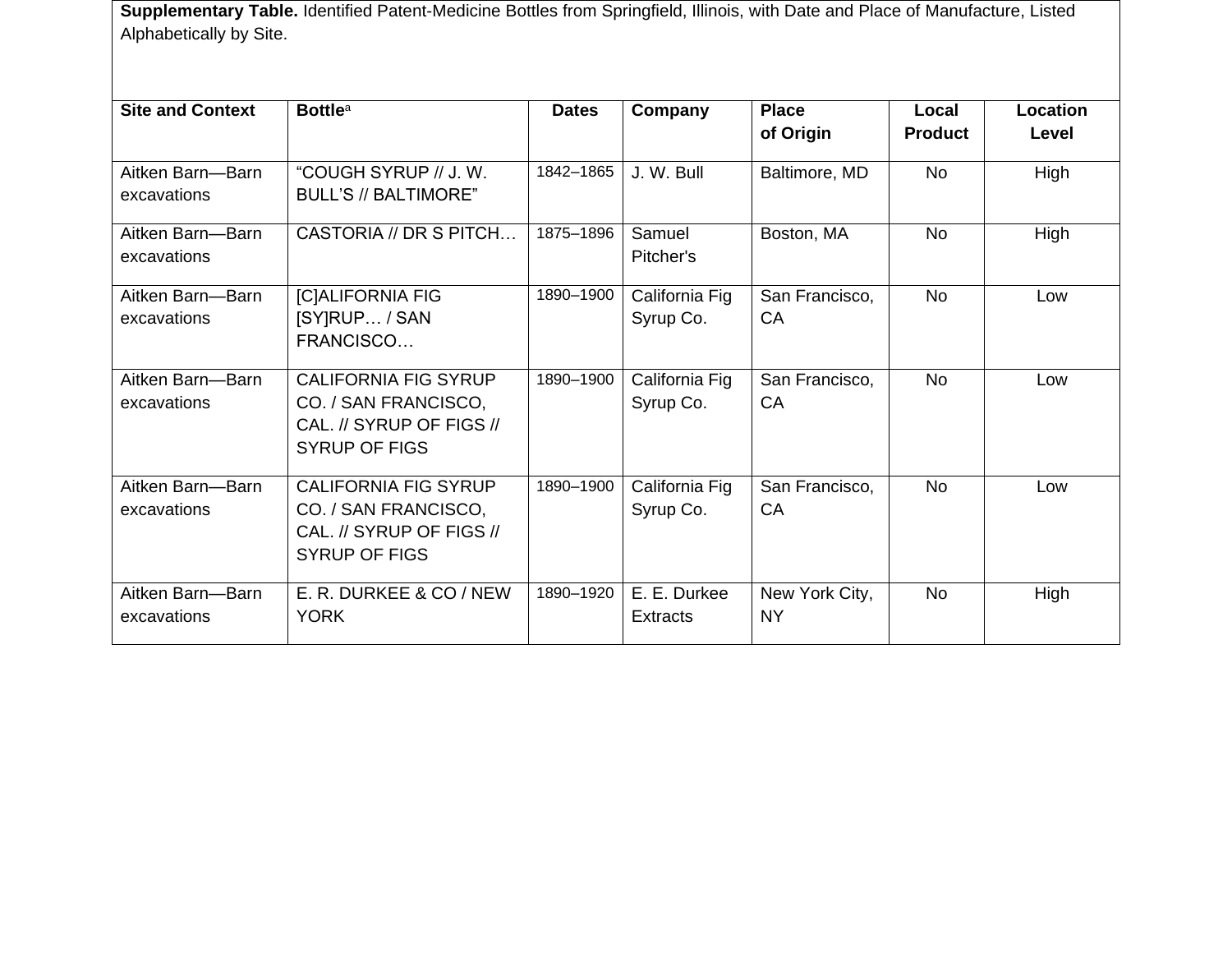| Aitken Barn-Barn<br>excavations               | THE E. E. SUTHERLAND /<br>MEDICINE CO. / PADUCAH,<br>KY // DR. BELLS // PINE-<br><b>TAR HONEY</b> | 1890-1920 | E.E.<br>Sutherland<br>Co.  | Paducah, KY     | <b>No</b> | Intermediate |
|-----------------------------------------------|---------------------------------------------------------------------------------------------------|-----------|----------------------------|-----------------|-----------|--------------|
| Aitken Barn-Barn<br>excavations               | THE E. E. SUTHERLAND /<br>MEDICINE CO. / PADUCAH,<br>KY // DR. BELLS // PINE-<br><b>TAR HONEY</b> | 1890-1920 | E.E.<br>Sutherland<br>Co.  | Paducah, KY     | <b>No</b> | Intermediate |
| Aitken Barn-Barn<br>excavations               | THE E. E. SUTHERLAND /<br>MEDICINE CO. / PADUCAH,<br>KY // DR. BELLS // PINE-<br><b>TAR HONEY</b> | 1890-1920 | E.E.<br>Sutherland<br>Co.  | Paducah, KY     | <b>No</b> | Intermediate |
| Aitken Barn-Barn<br>excavations               | THE E. E. SUTHERLAND /<br>MEDICINE CO. / PADUCAH,<br>KY // DR. BELLS // PINE-<br><b>TAR HONEY</b> | 1890-1920 | E. E.<br>Sutherland<br>Co. | Paducah, KY     | <b>No</b> | Intermediate |
| Aitken Barn-Barn<br>excavations               | "G. A / DISPENS /<br>[PA]IN KILLIN[G]                                                             | 1894-1905 | George A<br>Hulett         | Springfield, IL | Yes       | Intermediate |
| Aitken Barn-Barn<br>excavations               | $$ A. HULETT / $$ NG<br>DRUGGIST /  BUILDING                                                      | 1894-1905 | George A<br>Hulett         | Springfield, IL | Yes       | Intermediate |
| Allen Barn-Mid<br>19th c. domestic<br>context | J.J. LORD AND CO/<br>SPRINGFIELD, IL/ DR.<br><b>TOPPING'S</b><br>ALTERNATIVE/CATHART<br>IC        | 1859-1872 | J.J. Lords                 | Springfield, IL | Yes       | Intermediate |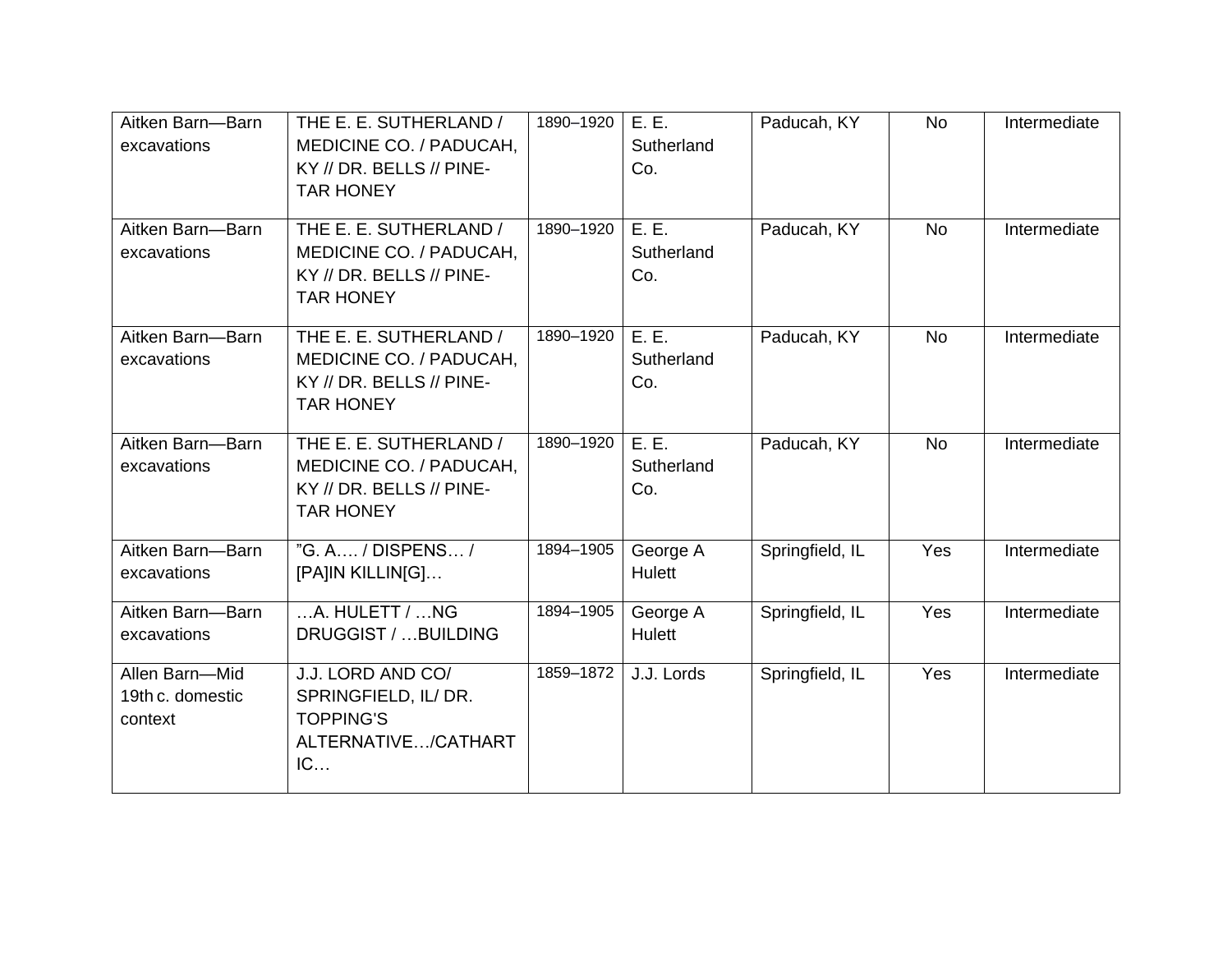| Allen Barn-Mid<br>19th c. domestic<br>context                                                 | ELY'S/ CREAM/BALM/ ELY<br>BRO'S/OWECO/N.Y.                                                      | 1878-1888 | Ely Brother's                        | New York City,<br><b>NY</b> | <b>No</b> | High         |
|-----------------------------------------------------------------------------------------------|-------------------------------------------------------------------------------------------------|-----------|--------------------------------------|-----------------------------|-----------|--------------|
| Allen Barn-Mid<br>19th c. domestic<br>context                                                 | DR. WISTAR'S/BALSAM OF<br><b>WILD CHERRY/ PHILA</b>                                             | 1880-1909 | Vaseline                             | Perth Amboy,<br><b>NJ</b>   | <b>No</b> | High         |
| Carpenter Street,<br>Site 11SG1433-<br>late 19th c. domestic<br>context (Mullen<br>household) | <b>UMATILLA / INDIAN RELIEF</b>                                                                 | 1860-1915 | <b>CAMPBELL &amp;</b><br><b>LYON</b> | Detroit, MI                 | <b>No</b> | High         |
| Carpenter Street,<br>Site 11SG1433-<br>late 19th c. domestic<br>context (Mullen<br>household) | <b>ST. GOTTHARD HERB</b><br><b>BITTERS / METTE &amp;</b><br>KANNE PROS / ST. LOUIS<br><b>MO</b> | 1870-1893 | Mette and<br>Kane                    | St. Louis, MO               | <b>No</b> | Intermediate |
| Carpenter Street,<br>Site 11SG1433-<br>late 19th c. domestic<br>context (Mullen<br>household) | LUYTIES / 306 N FIFTH ST<br>/ST LOUIS MO                                                        | 1870-1896 | Dr. Herman<br>Luyties                | St. Louis, MO               | <b>No</b> | Intermediate |
| Carpenter Street,<br>Site 11SG1433-<br>late 19th c. domestic<br>context (Mullen<br>household) | C. OPPE[LL & C]O. /<br><b>FRIEDRICHSHALL</b>                                                    | 1870-1905 | C. Oppell &<br>CO                    | Friedrichshall,<br>Germany  | <b>No</b> | Low          |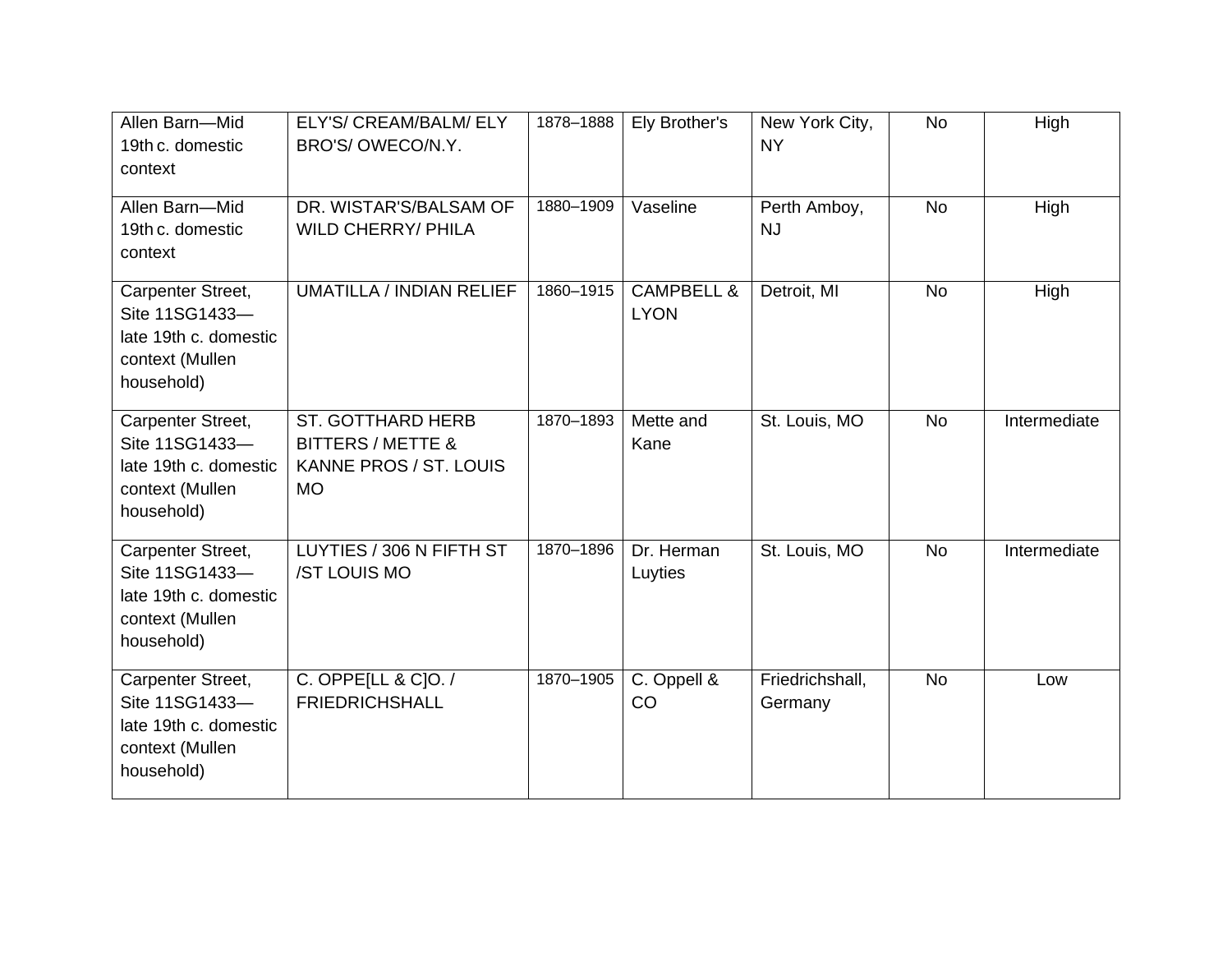| Carpenter Street,<br>Site 11SG1433-<br>late 19th c. domestic<br>context (Mullen<br>household) | SAMPLE BOTTLE / DR.<br>KILMERS / SWAMP ROOT /<br>KIDNEY CURE /<br>BINGHAMPTON, N.Y.       | 1870-1920 | Dr. Kilmer            | Binghamton,<br><b>NY</b>    | <b>No</b> | High |
|-----------------------------------------------------------------------------------------------|-------------------------------------------------------------------------------------------|-----------|-----------------------|-----------------------------|-----------|------|
| Carpenter Street,<br>Site 11SG1433-<br>late 19th c. domestic<br>context (Mullen<br>household) | DR KENNEDY'S // MEDICAL<br><b>DISCOVERY // ROXBURY</b><br><b>MASS</b>                     | 1871-1906 | Dr. Kennedy's         | Roxbury, MA                 | <b>No</b> | High |
| Carpenter Street,<br>Site 11SG1433-<br>late 19th c. domestic<br>context (Mullen<br>household) | S. C. WELLS // SHILOH'S /<br>CONSUMPTION / CURE //<br>LE ROY, N.Y.                        | 1873-1885 | S.C. Well's           | Leroy, NY                   | <b>No</b> | High |
| Carpenter Street,<br>Site 11SG1433-<br>late 19th c. domestic<br>context (Mullen<br>household) | PARKER'S // HAIR /<br><b>BALSAM // NEW YORK</b>                                           | 1875-1885 | Hiscox and<br>Company | New York City,<br><b>NY</b> | <b>No</b> | High |
| Carpenter Street,<br>Site 11SG1433-<br>late 19th c. domestic<br>context (Mullen<br>household) | HOOD'S / SARSA /<br>PARILLA // C. K. HOOD &<br>CO. / APOTHECARIES /<br><b>LOWELL MASS</b> | 1875-1915 | Hood's                | Lowell, MA                  | <b>No</b> | High |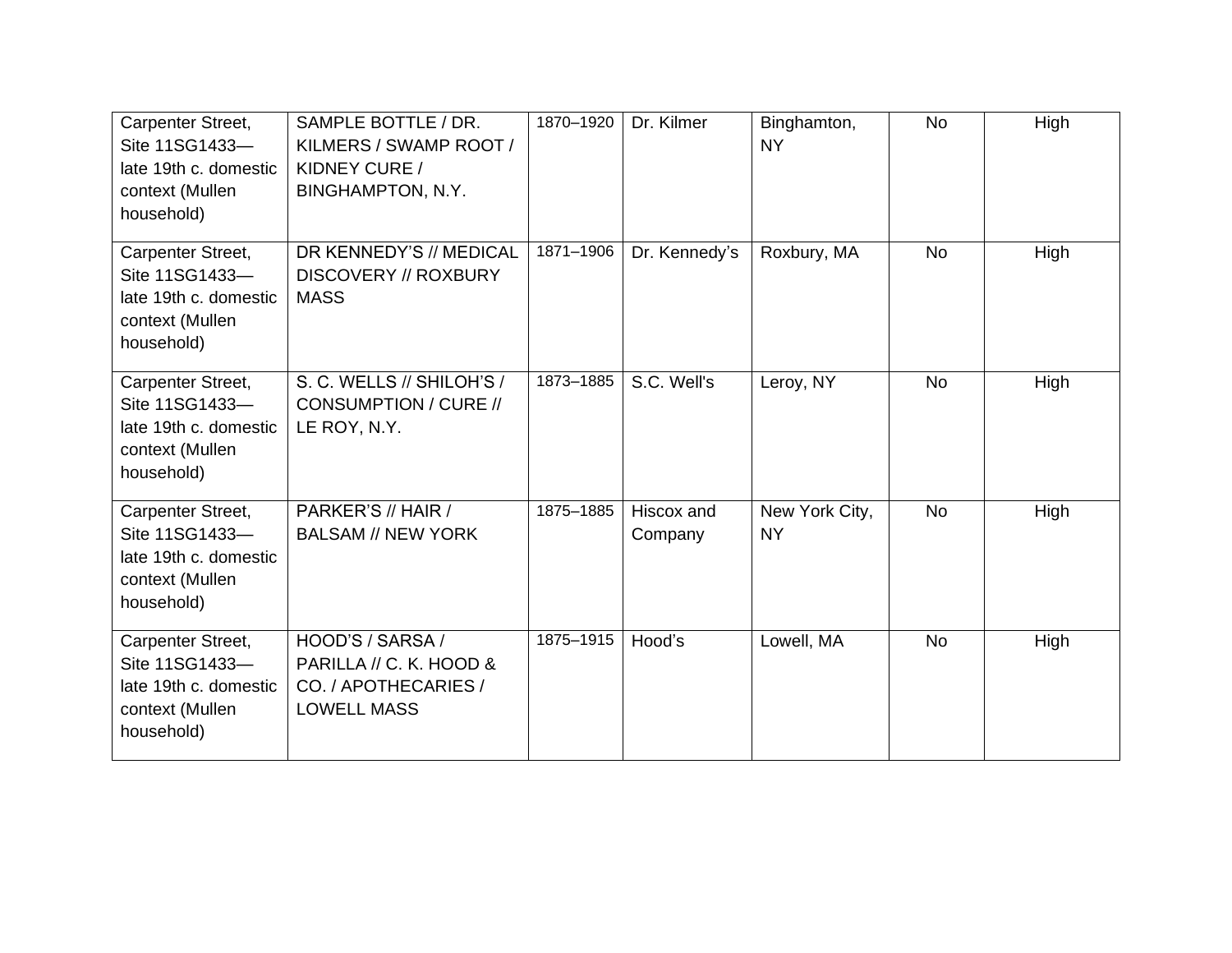| Carpenter Street,<br>Site 11SG1433-<br>late 19th c. domestic<br>context (Mullen<br>household) | "K. H. & G. N. O."                                                   | 1876-1886 | Kearns,<br>Herdman &<br>Gorsuch      | Zanesville, OH              | <b>No</b> | High         |
|-----------------------------------------------------------------------------------------------|----------------------------------------------------------------------|-----------|--------------------------------------|-----------------------------|-----------|--------------|
| Carpenter Street,<br>Site 11SG1433-<br>late 19th c. domestic<br>context (Mullen<br>household) | <b>HOPTONIC</b>                                                      | 1876-1906 | Charles R.<br><b>Stuart</b>          | Grand Rapids,<br>MI         | <b>No</b> | High         |
| Carpenter Street,<br>Site 11SG1433-<br>late 19th c. domestic<br>context (Mullen<br>household) | LACTOPEPTINE / NEW<br>YORK / PHARMACAL /<br><b>ASSOCIATION</b>       | 1877-1906 | New York<br>Pharmacal<br>Association | New York City,<br><b>NY</b> | <b>No</b> | High         |
| Carpenter Street,<br>Site 11SG1433-<br>late 19th c. domestic<br>context (Mullen<br>household) | DR. H. S. WOODARD //<br><b>BLOOMINGTON, ILLS</b>                     | 1878-1900 | H.S. Woodard<br>Co                   | Bloomington, IL             | <b>No</b> | Intermediate |
| Carpenter Street,<br>Site 11SG1433-<br>late 19th c. domestic<br>context (Mullen<br>household) | COD LIVER OIL // SCOTT'S<br>/ EMULSION // WITH LIME &<br><b>SODA</b> | 1879-1906 | Scott and<br>Bowne's                 | New York City,<br><b>NY</b> | <b>No</b> | Intermediate |
| Carpenter Street,<br>Site 11SG1433-<br>late 19th c. domestic                                  | DR. HEBRAS / VIOLA /<br><b>CREAM</b>                                 | 1880-1897 | G.C. Bittner &<br>Company            | Toledo, OH                  | <b>No</b> | High         |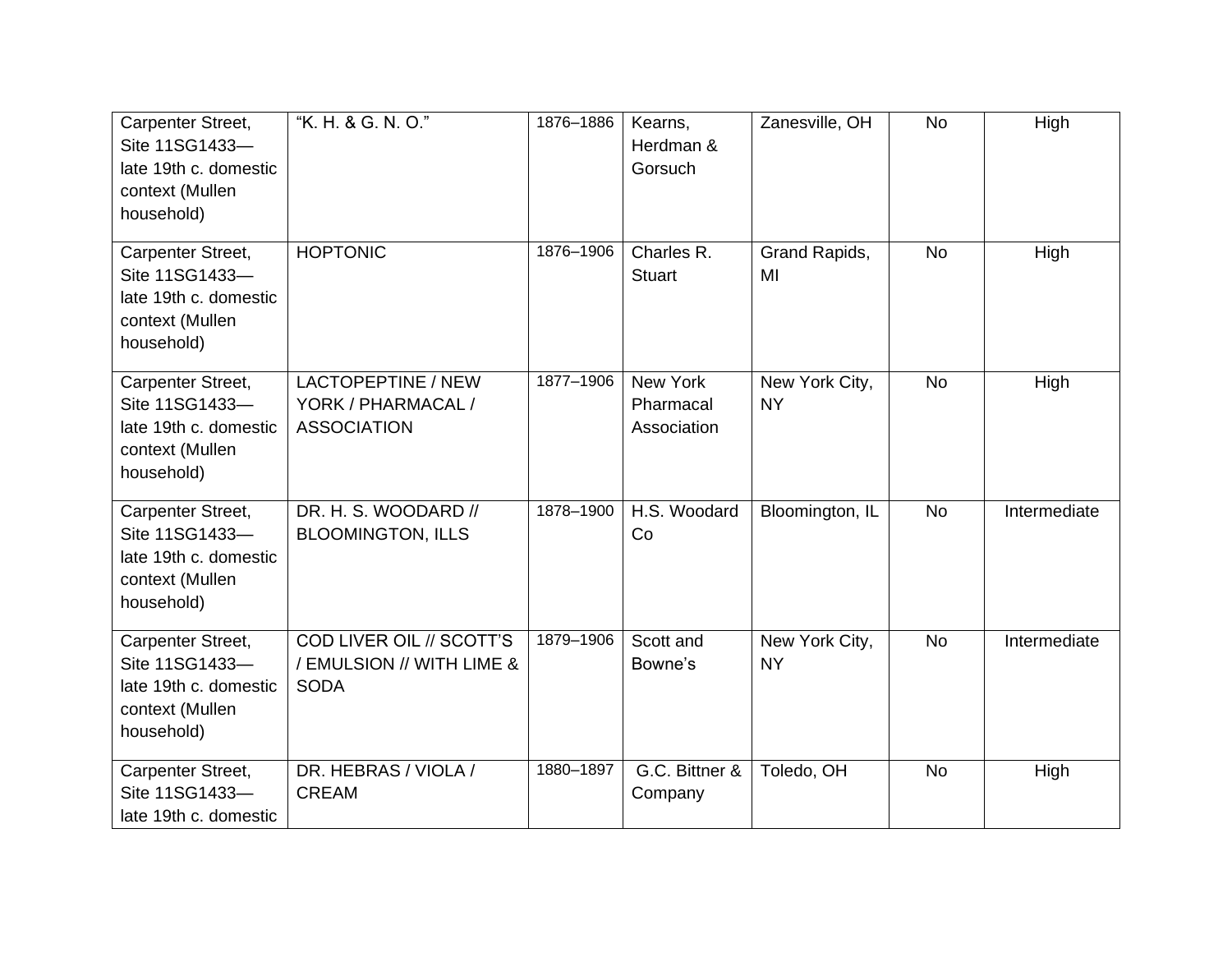| context (Mullen<br>household)                                                                 |                                                                                                                                                        |           |                                  |                             |           |              |
|-----------------------------------------------------------------------------------------------|--------------------------------------------------------------------------------------------------------------------------------------------------------|-----------|----------------------------------|-----------------------------|-----------|--------------|
| Carpenter Street,<br>Site 11SG1433-<br>late 19th c. domestic<br>context (Mullen<br>household) | <b>KRONTHALLER MINERAL /</b><br>BR" and beneath<br>"KRANTHALLER / MINERAL<br><b>QUELLEN /AUGUST</b><br>THIEMANN / KRONTHALL<br><b>IM TAUNUS NASSAU</b> | 1880-1898 | <b>AUGUST</b><br><b>THIEMANN</b> | Taunus,<br>Germany          | <b>No</b> | Low          |
| Carpenter Street,<br>Site 11SG1433-<br>late 19th c. domestic<br>context (Mullen<br>household) | C. J. PETERSON /<br><b>SPRINGFIELD / ILLS</b>                                                                                                          | 1880-1900 | <b>CJ Peterson</b>               | Springfield, IL             | Yes       | Intermediate |
| Carpenter Street,<br>Site 11SG1433-<br>late 19th c. domestic<br>context (Mullen<br>household) | <b>COLDEN'S / LIQUID BEEF</b><br><b>TONIC / PHYSICIANS</b><br><b>SAMPLE</b>                                                                            | 1880-1908 | Colden's                         | New York City,<br><b>NY</b> | <b>No</b> | High         |
| Carpenter Street,<br>Site 11SG1433-<br>late 19th c. domestic<br>context (Mullen<br>household) | DR. THOMPSON'S / EYE<br>WATER / NEW LONDON /<br><b>CONN</b>                                                                                            | 1880-1938 | Dr.<br>Thompson's                | New London,<br><b>CT</b>    | <b>No</b> | High         |
| Carpenter Street,<br>Site 11SG1433-<br>late 19th c. domestic                                  | "BROWN / & / WILSON'S /<br>CAPITOL / COLOGNE /<br>SPRINGFIELD / IL                                                                                     | 1882-1915 | Brown and<br>Wilson's            | Springfield, IL             | Yes       | Intermediate |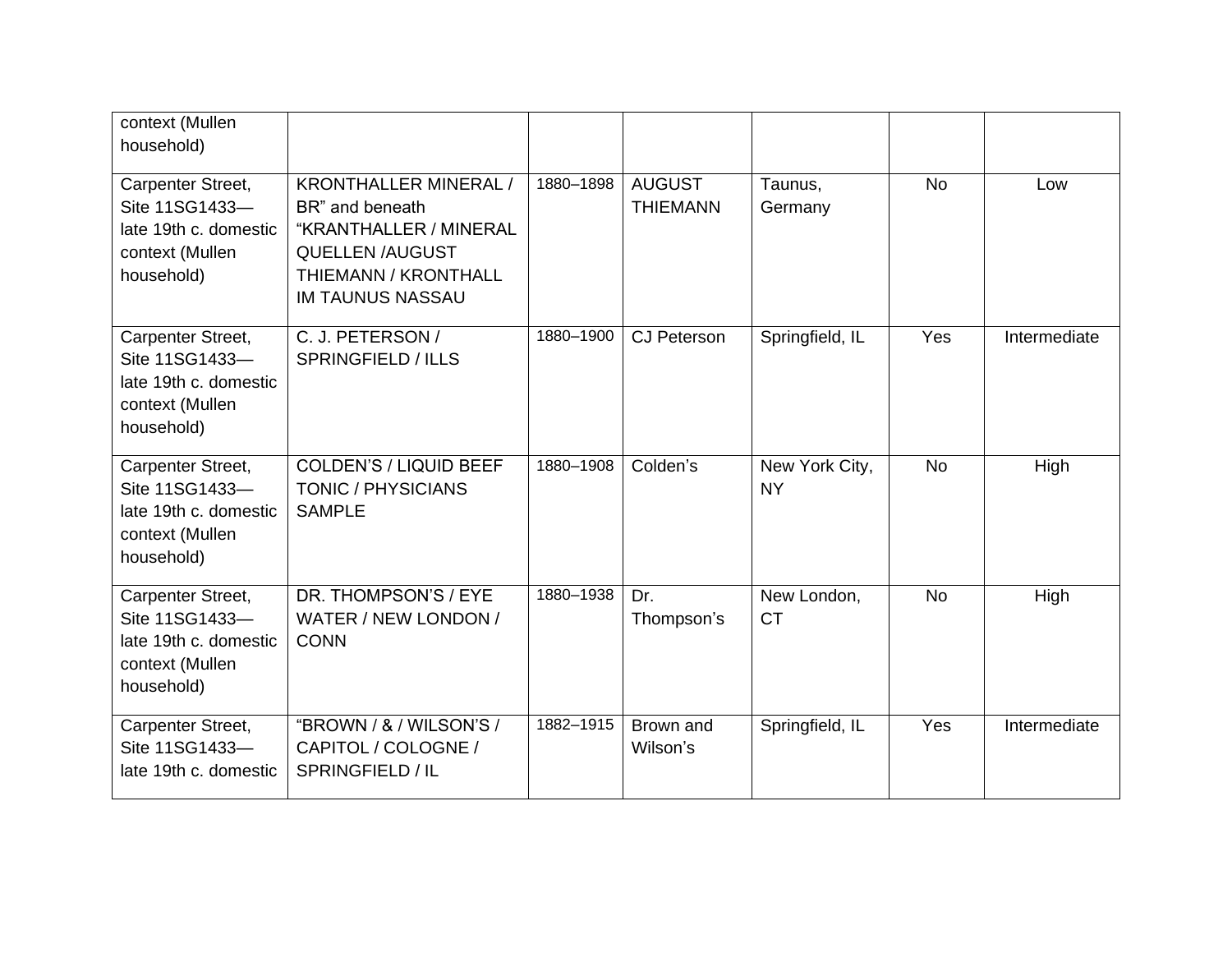| context (Mullen<br>household)                                                                 |                                                                                                           |           |                            |                 |           |              |
|-----------------------------------------------------------------------------------------------|-----------------------------------------------------------------------------------------------------------|-----------|----------------------------|-----------------|-----------|--------------|
| Carpenter Street,<br>Site 11SG1433-<br>late 19th c. domestic<br>context (Mullen<br>household) | MALYDOR // MAN'FG. CO //<br>SPRINGFIELD // OHIO                                                           | 1883-1889 | Malydor                    | Springfield, OH | <b>No</b> | High         |
| Carpenter Street,<br>Site 11SG1433-<br>late 19th c. domestic<br>context (Mullen<br>household) | <b>KEMPS BALSAM</b>                                                                                       | 1883-1907 | Kemp's                     | Leroy, NY       | <b>No</b> | High         |
| Carpenter Street,<br>Site 11SG1433-<br>late 19th c. domestic<br>context (Mullen<br>household) | "PRIMLEY'S / SPEEDY /<br>CURE / FOR / COUGHS /<br>AND /COLDS // JONES &<br>PRIMLEY CO // ELKHART,<br>IND. | 1885-1891 | Jones &<br>Primley Co.     | Elkhart, IN     | <b>No</b> | High         |
| Carpenter Street,<br>Site 11SG1433-<br>late 19th c. domestic<br>context (Mullen<br>household) | M. A. FISCHER /<br>SPRINGFIELD / ILL                                                                      | 1885-1907 | J.S. Fisher,<br>Pharmacist | Springfield, IL | Yes       | Intermediate |
| Carpenter Street,<br>Site 11SG1433-<br>late 19th c. domestic<br>context (Mullen<br>household) | <b>CALDERS / DENTINE</b>                                                                                  | 1886-1938 | Albert L.<br>Calder        | Providence, RI  | <b>No</b> | High         |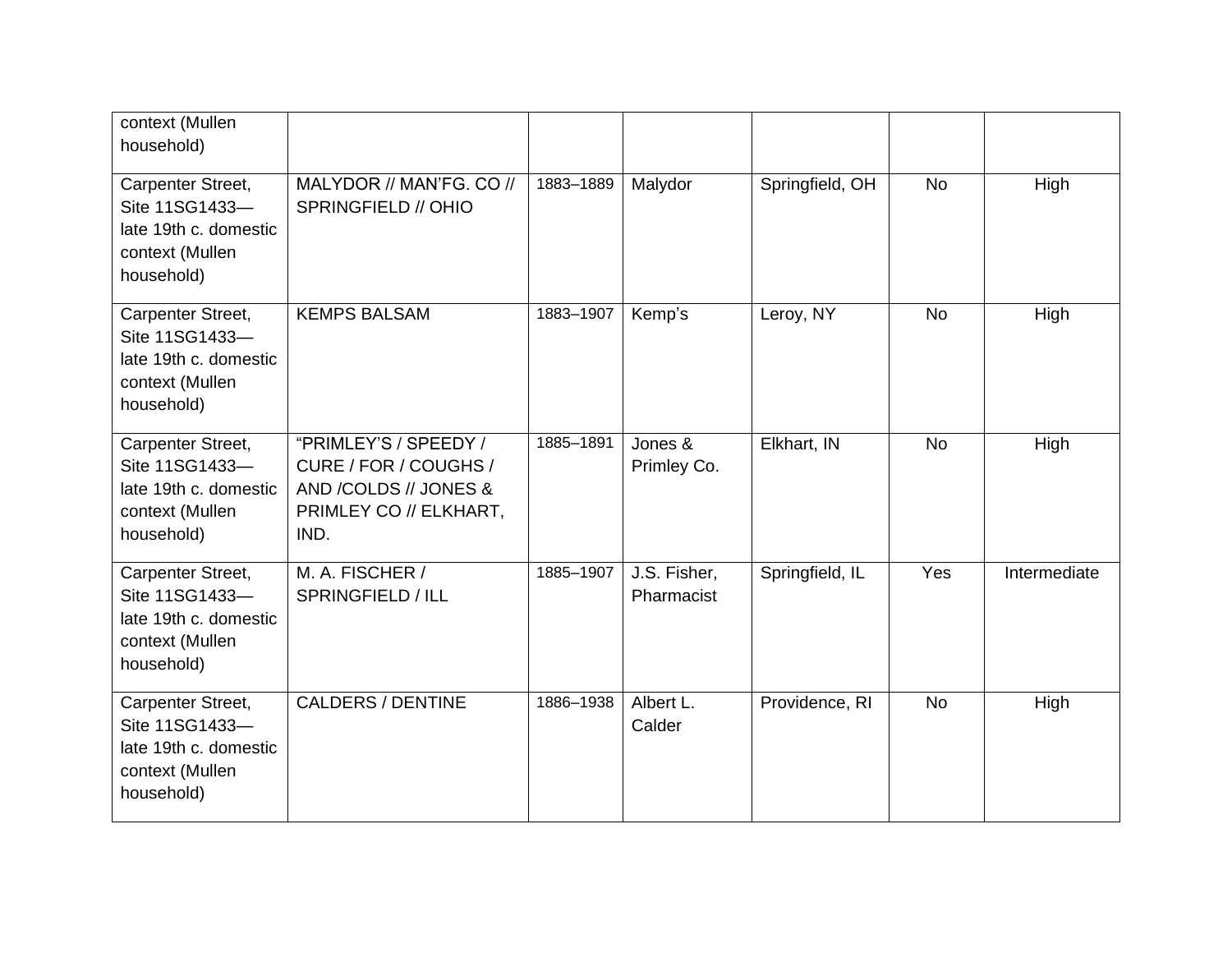| Carpenter Street,<br>Site 11SG1433-<br>late 19th c. domestic<br>context (Mullen<br>household) | HAMLIN'S / WIZARD OIL                                                             | 1887-1900 | Hamlin's        | Chicago, IL     | <b>No</b> | High         |
|-----------------------------------------------------------------------------------------------|-----------------------------------------------------------------------------------|-----------|-----------------|-----------------|-----------|--------------|
| Carpenter Street,<br>Site 11SG1433-<br>late 19th c. domestic<br>context (Mullen<br>household) | JOHN W. COBBS DRUG<br>CO. / SIXTH &<br><b>WASHINGTON STS</b>                      | 1887-1909 | John W<br>Cobbs | Springfield, IL | Yes       | Intermediate |
| Carpenter Street,<br>Site 11SG1433-<br>late 19th c. domestic<br>context (Mullen<br>household) | CHAS. W. GILL /<br>DRUGGIST /<br>SPRINGFIELD, ILLS. / N. E.<br><b>COR. SQUARE</b> | 1888-1890 | Chas. W. Gill   | Springfield, IL | Yes       | Intermediate |
| Carpenter Street,<br>Site 11SG1433-<br>late 19th c. domestic<br>context (Mullen<br>household) | CHAS. W. GILL /<br>DRUGGIST /<br>SPRINGFIELD, ILLS. / N. E.<br><b>COR. SQUARE</b> | 1888-1890 | Chas. W. Gill   | Springfield, IL | Yes       | Intermediate |
| Carpenter Street,<br>Site 11SG1433-<br>late 19th c. domestic<br>context (Mullen<br>household) | CHAS. W. GILL /<br>DRUGGIST /<br>SPRINGFIELD, ILLS. / N. E.<br><b>COR. SQUARE</b> | 1888-1890 | Chas. W. Gill   | Springfield, IL | Yes       | Intermediate |
| Carpenter Street,<br>Site 11SG1433-<br>late 19th c. domestic                                  | CHAS. W. GILL /<br>DRUGGIST /                                                     | 1888-1890 | Chas. W. Gill   | Springfield, IL | Yes       | Intermediate |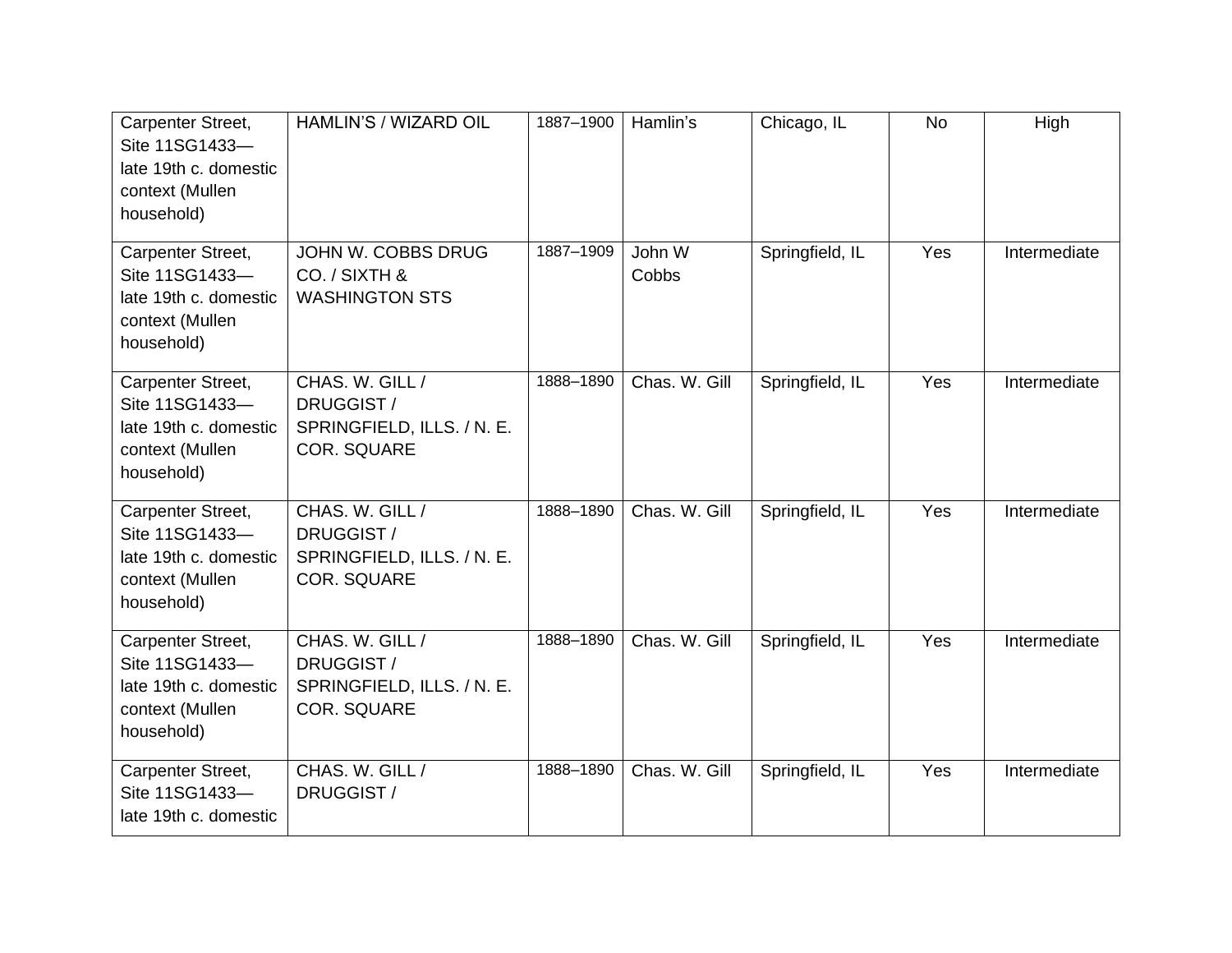| context (Mullen<br>household)                                                                 | SPRINGFIELD, ILLS. / N. E.<br><b>COR. SQUARE</b>                                  |           |                        |                 |           |              |
|-----------------------------------------------------------------------------------------------|-----------------------------------------------------------------------------------|-----------|------------------------|-----------------|-----------|--------------|
| Carpenter Street,<br>Site 11SG1433-<br>late 19th c. domestic<br>context (Mullen<br>household) | CHAS. W. GILL /<br>DRUGGIST/<br>SPRINGFIELD, ILLS. / N. E.<br><b>COR. SQUARE</b>  | 1888-1890 | Chas. W. Gill          | Springfield, IL | Yes       | Intermediate |
| Carpenter Street,<br>Site 11SG1433-<br>late 19th c. domestic<br>context (Mullen<br>household) | CHAS. W. GILL /<br>DRUGGIST /<br>SPRINGFIELD, ILLS. / N. E.<br><b>COR. SQUARE</b> | 1888-1893 | Chas, W. Gill          | Springfield, IL | Yes       | Intermediate |
| Carpenter Street,<br>Site 11SG1433-<br>late 19th c. domestic<br>context (Mullen<br>household) | "BURK'S // WHITE PINE /<br>BALSAM // BURK'S /<br>MEDICINE CO."                    | 1888-1906 | Burk's                 | Chicago, IL     | <b>No</b> | High         |
| Carpenter Street,<br>Site 11SG1433-<br>late 19th c. domestic<br>context (Mullen<br>household) | W. W. CLUTTER /<br>SPRINGFIELD, ILL                                               | 1889-1889 | Wood Wilbur<br>Clutter | Springfield, IL | Yes       | Intermediate |
| Carpenter Street,<br>Site 11SG1433-<br>late 19th c. domestic<br>context (Mullen<br>household) | W. W. CLUTTER /<br>SPRINGFIELD, ILL                                               | 1889-1889 | Wood Wilbur<br>Clutter | Springfield, IL | Yes       | Intermediate |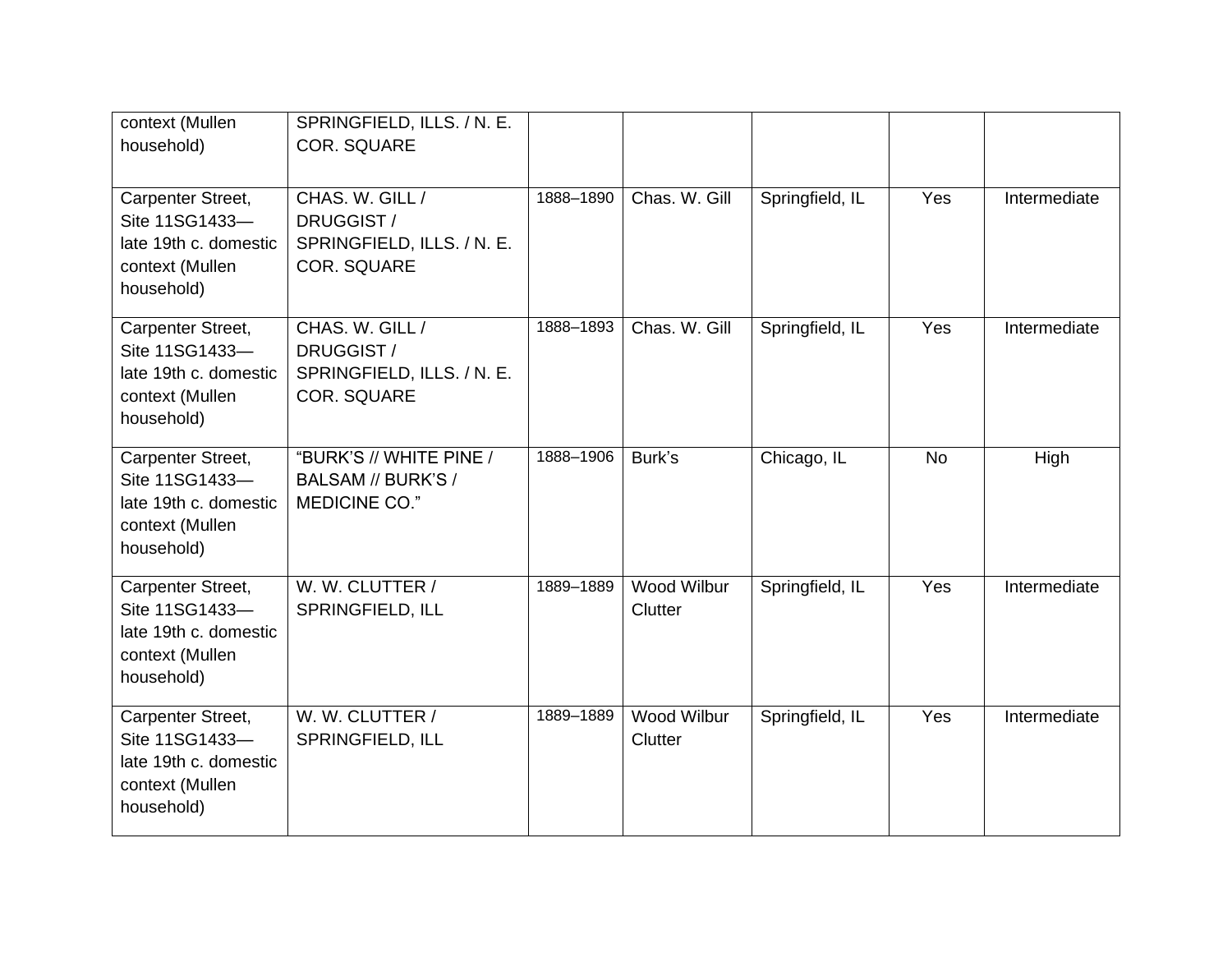| Carpenter Street,<br>Site 11SG1433-<br>late 19th c. domestic<br>context (Mullen<br>household) | <b>WYETH &amp; BRO/ PHILADA</b>                             | 1889-1929 | Wyeth and<br><b>Brother</b>       | Philadelphia,<br><b>PA</b> | <b>No</b> | High         |
|-----------------------------------------------------------------------------------------------|-------------------------------------------------------------|-----------|-----------------------------------|----------------------------|-----------|--------------|
| Carpenter Street,<br>Site 11SG1433-<br>late 19th c. domestic<br>context (Mullen<br>household) | <b>SELL &amp; COE / DRUGGISTS</b><br>/ SPRINGFIELD ILL      | 1901-1914 | Sell & Coe                        | Springfield, IL            | Yes       | Intermediate |
| Carpenter Street,<br>Site 11SG1433-<br>19th c. domestic<br>context (Cummings<br>household)    | "BOTTLED BY THE / GEO.<br>T. STAGG CO. /<br>FRANKFORT, KY." | 1904-1930 | The George T.<br>Stagg<br>Company | Frankfort, KY              | <b>No</b> | Intermediate |
| Carpenter Street,<br>Site 11SG1433-<br>19th c. domestic<br>context (Cummings<br>household)    | <b>FATHER JOHN'S /</b><br>MEDICINE / LOWELL,<br><b>MASS</b> | 1905-1940 | Carleton and<br>Hovey             | Lowell, MA                 | <b>No</b> | High         |
| Carpenter Street,<br>Site 11SG1433-<br>19th c. domestic<br>context (Cummings<br>household)    | LYDIA E PINKHAM'S /<br><b>MEDICINE</b>                      | 1906-1928 | The Pinkham<br>Co.                | Lynn, MA                   | <b>No</b> | High         |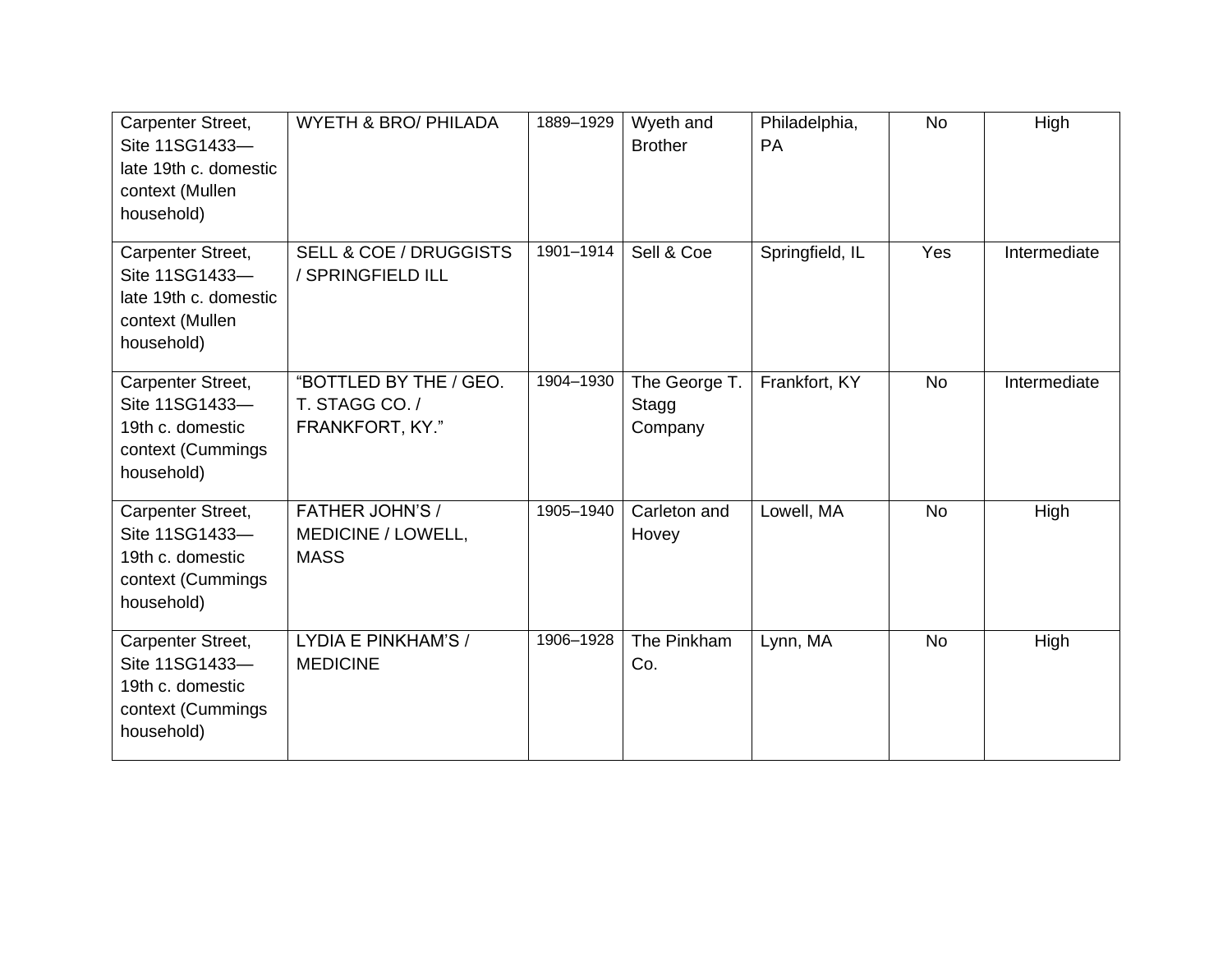| Carpenter Street,<br>Site 11SG1433-<br>19th c. domestic<br>context (Cummings<br>household) | <b>HOFF'S LINIMENT /</b><br><b>GOODRICH DRUG CO./</b><br>ANOKA, MINN                          | 1915-1929 | Goodrich Drug<br>Co.      | Anoka, MN                   | <b>No</b> | Low          |
|--------------------------------------------------------------------------------------------|-----------------------------------------------------------------------------------------------|-----------|---------------------------|-----------------------------|-----------|--------------|
| Carpenter Street,<br>Site 11SG1433-<br>19th c. domestic<br>context (Cummings<br>household) | HOFF'S LINIMENT /<br>GOODRICH DRUG CO. /<br>ANOKA, MINN                                       | 1919-1929 | Goodrich Drug<br>Co.      | Anoka, MN                   | <b>No</b> | Low          |
| Conference Site-<br>2002                                                                   | "[BE]AR'S [O]IL"                                                                              | 1840-1860 | Multiple                  | Philadelphia,<br>PA         | <b>No</b> | High         |
| Cook-19th c.<br>domestic context<br>(Brown household)                                      | TARRANT & CO./<br><b>DRUGGIST/ NEW YORK</b><br>(OINTMENT JAR, WIDE<br><b>MOUTH)</b>           | 1900-1906 | <b>Tarrant</b> and<br>Co. | New York City,<br><b>NY</b> | <b>No</b> | High         |
| Cook-19th c.<br>domestic context<br>(Brown household)                                      | <b>LAUTERBACH AND</b><br><b>REISCH/REGISTERED/</b><br>SPRINGFIELD, IL (SODA<br>WATER/ALCOHOL) | 1901-1913 | Lauterbach<br>and Reisch  | Springfield, IL             | Yes       | Intermediate |
| Corneau Site-Mid<br>19th c. domestic<br>context                                            | DR. D. JAYNE'S /<br>CARMINATIVE / BALSAM /<br><b>PHILAD</b>                                   | 1830-1850 | Dr. Jayne's               | Philadelphia,<br>PA         | <b>No</b> | High         |
| Corneau Site-Mid<br>19th c. domestic<br>context                                            | DR D. JAYNES /<br>CARMINATIVE / BALSAM /<br><b>PHILADA</b>                                    | 1830-1850 | Dr. Jayne's               | Philadelphia,<br>PA         | <b>No</b> | High         |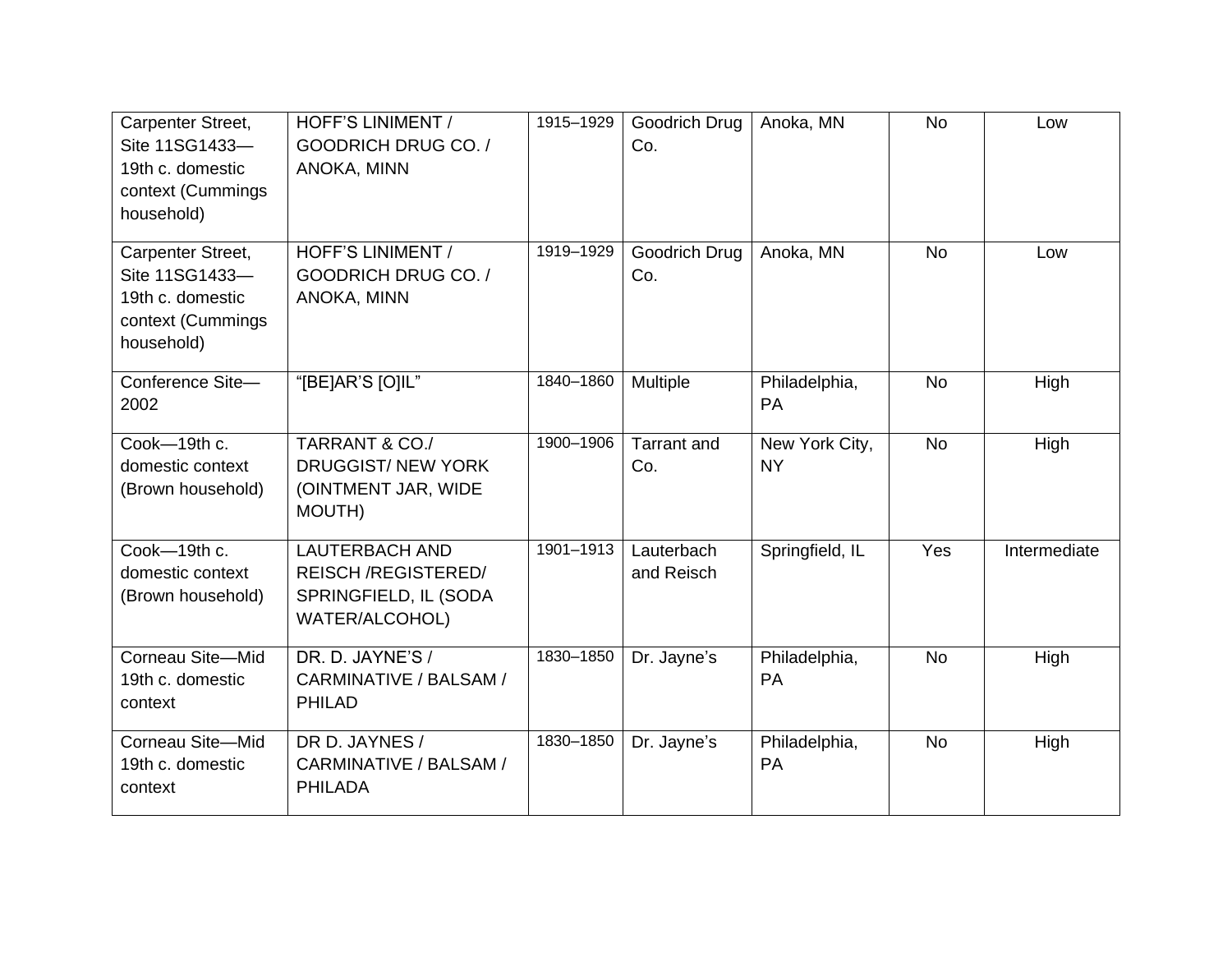| Corneau Site-Mid<br>19th c. domestic<br>context | DR. MCMUNN'S / ELIXIR<br>OF OPIUM                                                   | 1842-1865 | Dr. McMunn's                               | New York City,<br><b>NY</b> | <b>No</b> | High |
|-------------------------------------------------|-------------------------------------------------------------------------------------|-----------|--------------------------------------------|-----------------------------|-----------|------|
| Corneau Site-Mid<br>19th c. domestic<br>context | H. T. HELMBOLD /<br>CHEMIST / PHILADELPHIA<br>// GENUINE // FLUID<br><b>EXTRACT</b> | 1850-1870 | H.T.<br>Helmbold                           | Philadelphia,<br>PA         | <b>No</b> | High |
| Corneau Site-Mid<br>19th c. domestic<br>context | H. T. HELMBOLD /<br>CHEMIST / PHILADELPHIA<br>// GENUINE // FLUID<br><b>EXTRAC</b>  | 1850-1870 | H.T.<br>Helmbold                           | Philadelphia,<br>PA         | <b>No</b> | High |
| Corneau Site-Mid<br>19th c. domestic<br>context | F. BROWN'S / ESS OF /<br><b>JAMAICA GINGER /</b><br><b>PHILADA</b>                  | 1865-1880 | Fredrick<br>Brown Co.                      | Philadelphia,<br><b>PA</b>  | <b>No</b> | High |
| Corneau Site-Mid<br>19th c. domestic<br>context | F. BROWN'S / ESS OF /<br><b>JAMAICA GINGER /</b><br><b>PHILADA</b>                  | 1865-1880 | Fredrick<br>Brown Co.                      | Philadelphia,<br>PA         | <b>No</b> | High |
| Corneau Site-Mid<br>19th c. domestic<br>context | THE / MALTINE / MFG CO. /<br><b>CHEMISTS / NEW YORK</b>                             | 1880-1900 | Maltine<br>Manufacturing<br>Co.            | New York City,<br><b>NY</b> | <b>No</b> | High |
| Corneau Site-Mid<br>19th c. domestic<br>context | <b>UDOLPHO WOLFE'S //</b><br><b>AROMATIC SCHNAPPS //</b><br><b>SCHIEDAM</b>         | 1882-1895 | Wolfe's                                    | New York City,<br><b>NY</b> | <b>No</b> | High |
| Corneau Site-Mid<br>19th c. domestic<br>context | PLUTO WATER /<br>AMERICA'S / PHYSIG                                                 | 1897-1910 | French Lick<br><b>Springs Hotel</b><br>Co. | French Lick, IN             | <b>No</b> | High |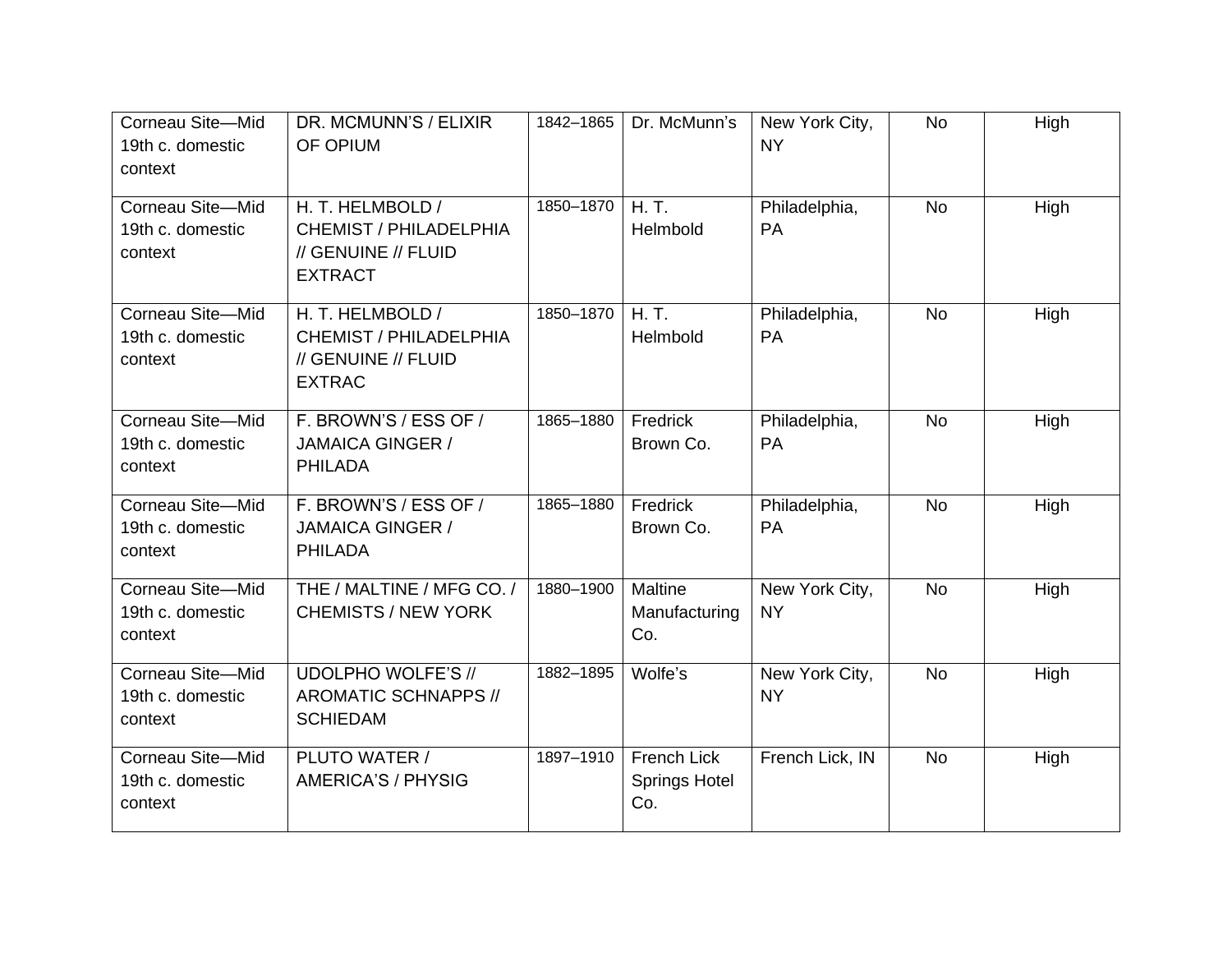| Corneau Site-Mid<br>19th c. domestic<br>context | "LAVORIS /<br>PHARMACEUTICAL /<br><b>CHEMICAL CO."</b>                     | 1902-1920 | Lavoris<br>Chemical<br>Company          | Minneapolis,<br><b>MN</b>   | <b>No</b> | Intermediate |
|-------------------------------------------------|----------------------------------------------------------------------------|-----------|-----------------------------------------|-----------------------------|-----------|--------------|
| Corneau Site-Mid<br>19th c. domestic<br>context | DR. KINGS / NEW<br>DISCOVERY /                                             | 1850-1870 | H. E. Bucklen<br>& Co.                  | Chicago, IL                 | <b>No</b> | High         |
| Dean-Mid 19th c.<br>domestic context            | A. & D. H. C.                                                              | 1852-1889 | A. & D.H.<br>Chambers                   | Pittsburgh, PA              | <b>No</b> | Intermediate |
| Dean-Mid 19th c.<br>domestic context            | "T. A. EVANS / PITTS"                                                      | 1855-1868 | Thomas A.<br>Evans<br>Mastadon<br>Works | Pittsburgh, PA              | <b>No</b> | High         |
| Dean-Mid 19th c.<br>domestic context            | F. A. & Co base                                                            | 1860-1862 | Fahnstock,<br>Albree and<br>Company     | Pittsburgh, PA              | <b>No</b> | High         |
| Dean-Mid 19th c.<br>domestic context            | MRS. S A/ NEW YORK<br>1865-1875 Mrs. S. A. Allen's<br><b>Hair Restorer</b> | 1865-1875 | S. A. Allen's                           | New York City,<br><b>NY</b> | No        | High         |
| Dean-Mid 19th c.<br>domestic context            | IA WATER/ NUEVA/ New<br><b>YORK</b>                                        | 1865-1875 | P.H. Drake<br>and Co.                   | New York City,<br><b>NY</b> | No        | High         |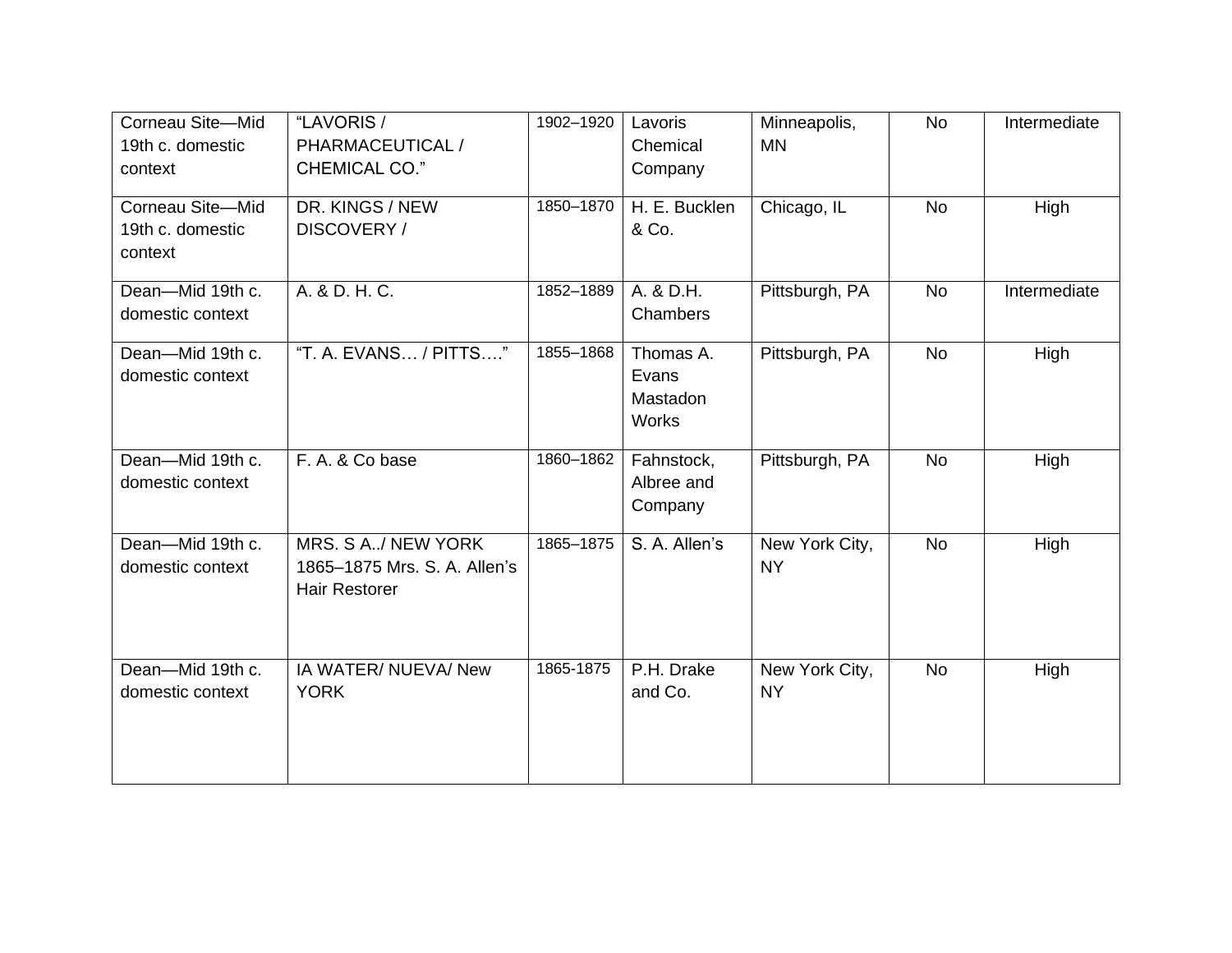| Dean-Mid 19th c.<br>domestic context | <b>BURNETT'S/BOSTON</b>                                             | 1865-1875 | Burnett's                        | Boston, MA      | <b>No</b> | High         |
|--------------------------------------|---------------------------------------------------------------------|-----------|----------------------------------|-----------------|-----------|--------------|
| Dean-Mid 19th c.<br>domestic context | "PISO'S CURE / FOR<br><b>CONSUMPTION /</b><br>HAZELTINE & COMPANY." | 1865-1904 | Hazeltine<br>Company             | Warren, PA      | <b>No</b> | High         |
| Dean-Mid 19th c.<br>domestic context | HOOD'S COMPOUND /<br>EXTRACT / SARSA /<br><b>PARILLA</b> "          | 1876-1890 | Hood's                           | Lowell, MA      | <b>No</b> | High         |
| Dean-Mid 19th c.<br>domestic context | "THE EVANS / CHEMICAL /<br><b>COMPANY</b>                           | 1885-1905 | The Evans<br>Chemical<br>Company | Cincinnati, OH  | <b>No</b> | High         |
| Dean-Mid 19th c.<br>domestic context | J.S.<br>FISHER/PRESCRIPTION/<br><b>DRUGGIST</b>                     | 1885-1907 | J. Fisher,<br>Pharmacist         | Springfield, IL | Yes       | Intermediate |
| Dean-Mid 19th c.<br>domestic context | JOHN S. FISHER/<br><b>DISPENSING</b>                                | 1885-1907 | J.S. Fisher,<br>Pharmacist       | Springfield, IL | Yes       | Intermediate |
| Dean-Mid 19th c.<br>domestic context | J.S.<br>FISHER/PRESCRIPTION<br>/DRUGGIST                            | 1885-1907 | J.S. Fisher,<br>Pharmacist       | Springfield, IL | Yes       | Intermediate |
| Dean-Mid 19th c.<br>domestic context | ONLY THE BEST / 4 OZ /<br>DODDS' / DRUG STORE /<br>SPRINGFIELD, ILL | 1889-1910 | Dodd's<br><b>Drugstore</b>       | Springfield, IL | Yes       | Intermediate |
| Dean-Mid 19th c.<br>domestic context | ONLY THE BEST / 3 OZ /<br>DODDS' / DRUG STORE /<br>SPRINGFIELD, ILL | 1889-1910 | Dodd's<br>Drugstore              | Springfield, IL | Yes       | Intermediate |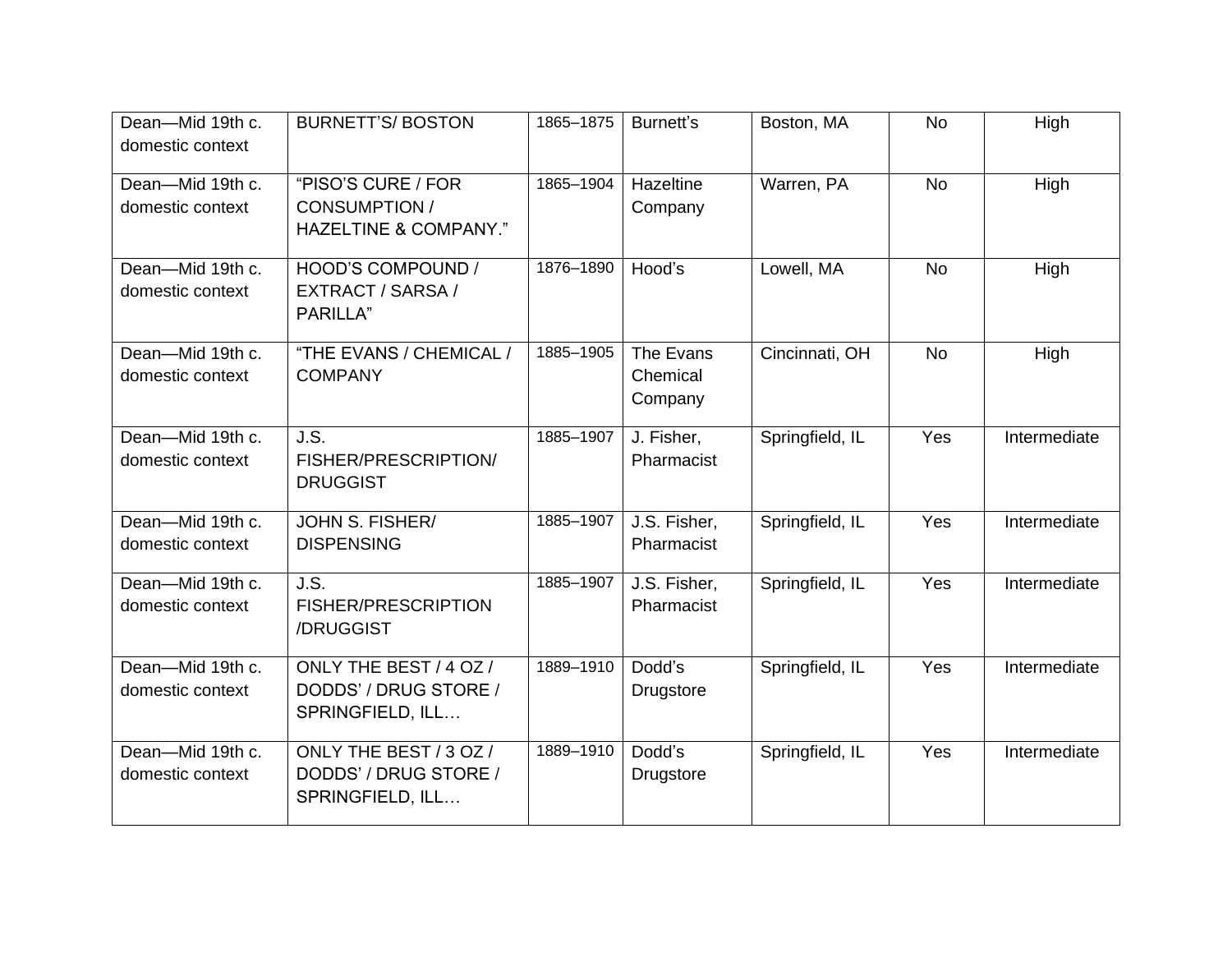| Dean-Mid 19th c.<br>domestic context                           | <b>BUFFALO/ LITHIA WATER/</b><br>NATURES/MATERIA/<br><b>MEDICA/ TRADE MARK//</b><br>E.H.E. CO." | 1890-1900 | <b>Buffalo</b><br>Springs               | <b>Buffalo</b><br>Springs, VA | <b>No</b> | Intermediate |
|----------------------------------------------------------------|-------------------------------------------------------------------------------------------------|-----------|-----------------------------------------|-------------------------------|-----------|--------------|
| Dean-Mid 19th c.<br>domestic context                           | IA WATER/ NUEVA/ New<br><b>YORK</b>                                                             | 1865-1875 | P.H. Drake<br>and Co                    | New York City,<br><b>NY</b>   | <b>No</b> | High         |
| Dean-Mid 19th c.<br>domestic context                           | SCH/ SPRINGFIELD, IL                                                                            | 1898-1930 | Jacob Frisch<br>(Pharmacy)              | Springfield, IL               | Yes       | Intermediate |
| Library-Mid 19th c.<br>domestic context<br>(Francis household) | SWAIM'S // PANACEA //<br><b>PHILAD</b>                                                          | 1829-1880 | <b>William Swaim</b>                    | Philadelphia,<br><b>PA</b>    | <b>No</b> | High         |
| Library-Mid 19th c.<br>domestic context<br>(Francis household) | DR J. HOSTETTER'S /<br><b>STOMACH BITTERS</b>                                                   | 1854-1915 | Hostetter's                             | Lancaster, PA                 | <b>No</b> | High         |
| Library-Mid 19th c.<br>domestic context<br>(Francis household) | JOHN W. STEELE'S /<br>NIAGARA STAR BITTERS                                                      | 1864-1870 | Steele,<br>Torrance &<br>Co.            | Lockport, NY                  | <b>No</b> | High         |
| Library-19th c.<br>commerical site<br>privy                    | <b>NORTH WESTERN</b><br>HOM[OE]OPATHIC<br>PHARMACY / CHICAGO                                    | 1864-1884 | Northwestern<br>Homeopathic<br>Pharmacy | Chicago, IL                   | <b>No</b> | High         |
| Library-Mid 19th c.<br>domestic context<br>(Francis household) | DR GUYSCOTT'S /<br>YELLOW DOCK & /<br>SARSAPARILLA / JOHN D.<br>PARK / CINCINNATI. O            | 1865-1870 | John D. Park                            | Cincinnati, OH                | <b>No</b> | High         |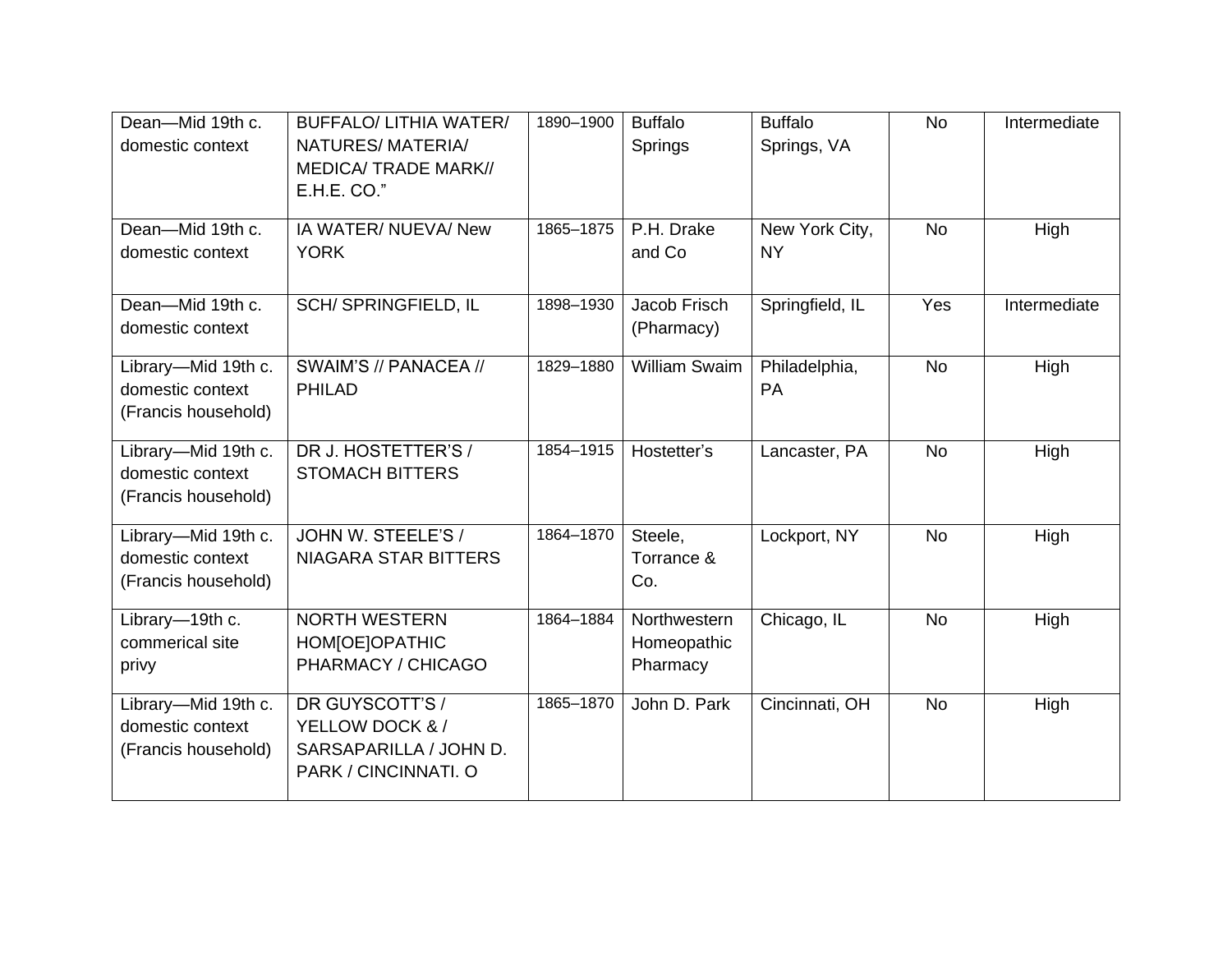| Library-Mid 19th c.<br>domestic context<br>(Francis household) | DR GUYSCOTT'S /<br>YELLOW DOCK & /<br>SARSAPARILLA / JOHN D.<br>PARK / CINCINNATI. O | 1865-1870 | John D. Park                    | Cincinnati, OH   | <b>No</b> | High         |
|----------------------------------------------------------------|--------------------------------------------------------------------------------------|-----------|---------------------------------|------------------|-----------|--------------|
| Library-Mid 19th c.<br>domestic context<br>(Francis household) | <b>ST GOTTHARD HERB</b><br>BITTERS /  ETT & KANNE<br>PROS / ST LOUIS, M O            | 1870-1892 | Mette and<br>Kane               | St. Louis, MO    | <b>No</b> | Intermediate |
| Library-Late 19th c.<br>Opera house                            | MALYDOR // MANFC. CO. //<br>LANCASTER // OHIO                                        | 1890-1915 | Malydor<br>Manufacturing<br>Co. | Lancaster, OH    | <b>No</b> | High         |
| Library-Mid 19th c.<br>domestic context<br>(Francis household) | DR HARTERS / WILD<br>CHERRY / BITTERS / ST<br><b>LOUIS</b>                           | 1855-1898 | Dr. Harter's<br>Medicine Co.    | St. Louis, MO    | <b>No</b> | Intermediate |
| Library-19th c.<br>commerical site<br>privy                    | <b>GILLETS / CHEMICAL</b><br><b>WORKS / CHICAGO</b>                                  | 1867-1880 | Gillet's<br>Chemical Co.        | Chicago, IL      | <b>No</b> | High         |
| Library-Mid 19th c.<br>domestic context<br>(Francis household) | "MEDICATED / AERATED /<br><b>WATERS / CANTRELL &amp; C</b><br>O / BELFAST            | 1869-1905 | Cantrell &<br>Cochrane          | Belfast, Ireland | <b>No</b> | Low          |
| Library-Late 19th c.<br>Opera House                            | COUGH SYRUP // J.W.<br><b>BULL'S // BALTIMORE</b>                                    | 1873-1900 | A. C. Meyer<br>and Co.          | Baltimore, MD    | <b>No</b> | High         |
| Library-Mid 19th c.<br>domestic context<br>(Francis household) | P. W. HARTS                                                                          | 1887-1892 | P.W. Hart                       | Springfield, IL  | Yes       | Intermediate |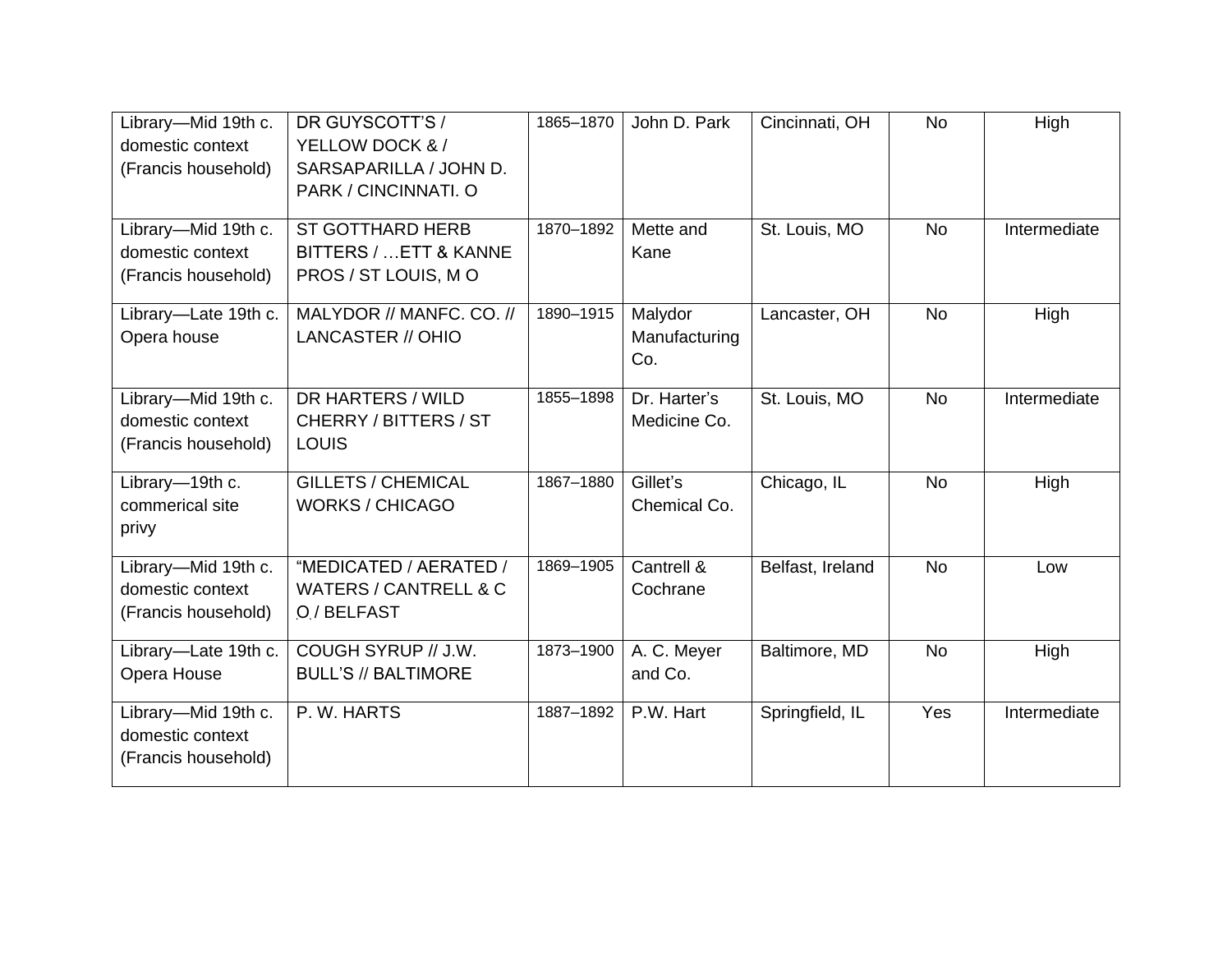| Lincoln household                                             | DR. D JAYNE'S<br><b>CARMINATIVE BALSAM/</b><br><b>PHILADA</b> | 1855-1864 | Dr. Jayne's                               | Philadelphia,<br><b>PA</b>  | <b>No</b> | High         |
|---------------------------------------------------------------|---------------------------------------------------------------|-----------|-------------------------------------------|-----------------------------|-----------|--------------|
| Lincoln household                                             | DR. WISTAR'S/BALSAM OF<br><b>WILD CHERRY/ PHILA</b>           | 1860-1870 | Dr. Wistar's                              | Philadelphia,<br><b>PA</b>  | <b>No</b> | High         |
| Morse Site-Cistern<br>fill                                    | PISO CO. WARREN PA.<br><b>USA</b>                             | 1870-1900 | Hazeltine<br>Company                      | Warren, PA                  | <b>No</b> | High         |
| Morse Site-Cistern<br>fill                                    | PACKARD & JAMES / NEW<br><b>YORK</b>                          | 1875-1900 | Packard and<br>James Indigo<br>and Spices | New York City,<br><b>NY</b> | <b>No</b> | High         |
| Morse Site-Cistern<br>fill                                    | MENTHOLATUM / 8 /<br>REG./TRADE/MARK                          | 1920-1930 | Mentholatum<br>Company                    | Buffalo, NY                 | <b>No</b> | High         |
| Museum-Mid 19th<br>c. domestic context                        | DR. MCMUNN'S / ELIXIR<br>OF OPIUM                             | 1842-1865 | Dr. McMunn's                              | New York City,<br><b>NY</b> | <b>No</b> | High         |
| Museum-Mid 19th<br>c. domestic context                        | FARRELL'S / ARABIAN /<br><b>LINIMENT / PEORIA</b>             | 1844-1890 | <b>Farrell's Drugs</b>                    | Peoria, IL                  | <b>No</b> | Intermediate |
| Museum-Mid 19th<br>c. domestic context                        | HUSBAND'S / [CALCINED]<br>[MAGNESIA / [PH] HILAD.             | 1844-1906 | Thomas J.<br>Husband                      | Philadelphia,<br><b>PA</b>  | <b>No</b> | High         |
| Museum-Mid 19th<br>c. domestic context                        | DR. J. D, FREEMAN, S /<br><b>ECLECTIC / LINIMENT</b>          | 1850-1870 | Dr. JD<br>Freeman                         | St. Louis, MO               | <b>No</b> | Intermediate |
| Museum-Mid 19th<br>c. domestic context<br>(Shobert household) | DR J. HOSTETTER'S /<br><b>STOMACH BITTERS</b>                 | 1854-1915 | Hostetter's                               | Lancaster, PA               | <b>No</b> | High         |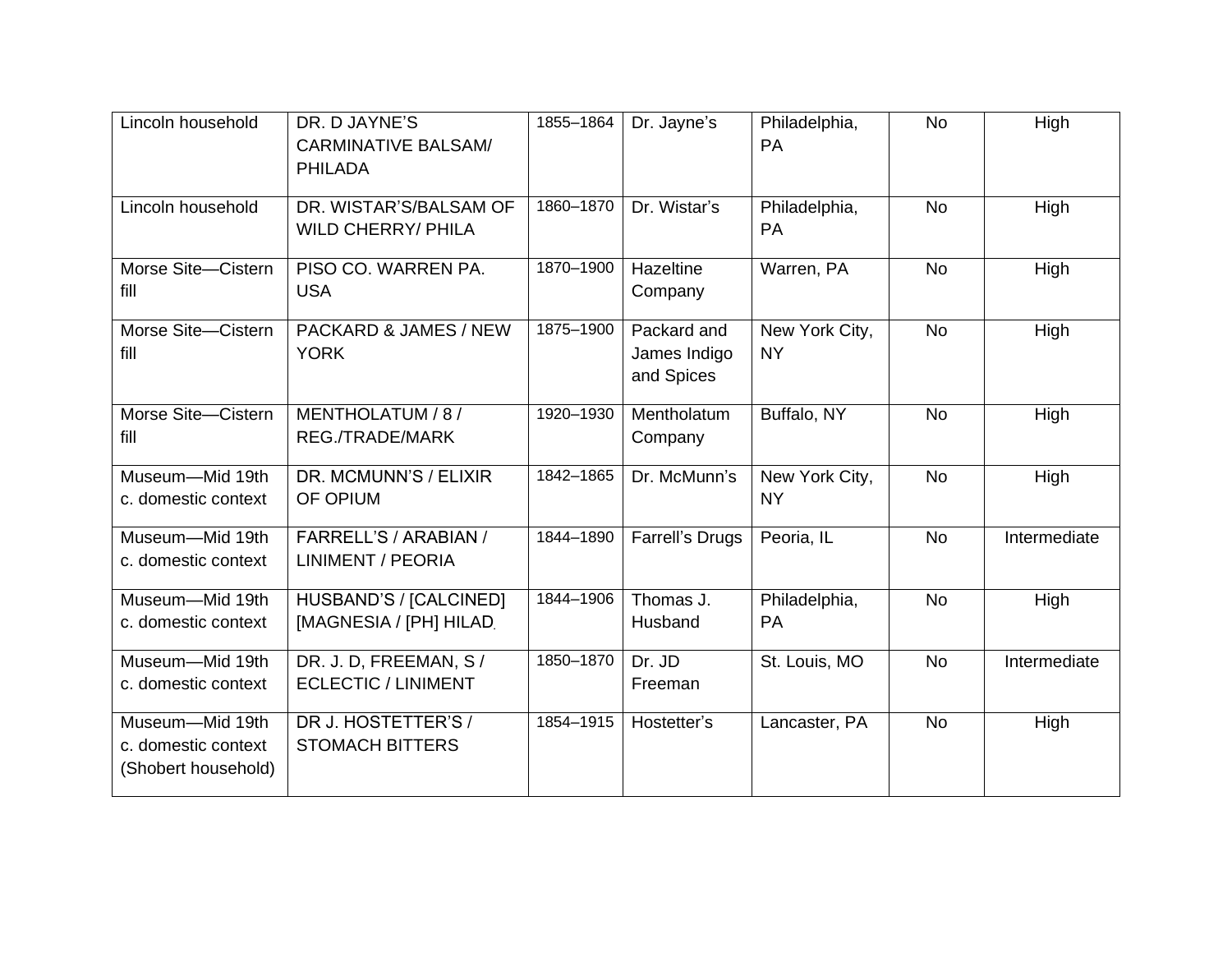| Museum-Mid 19th<br>c. domestic context                        | DR. D JAYNE'S<br><b>CARMINATIVE BALSAM/</b><br><b>PHILADA</b>                                                                    | 1855-1864 | Dr. Jayne's                                 | Philadelphia,<br>PA         | <b>No</b> | High |
|---------------------------------------------------------------|----------------------------------------------------------------------------------------------------------------------------------|-----------|---------------------------------------------|-----------------------------|-----------|------|
| Museum-Mid 19th<br>c. domestic context                        | DR. D JAYNE'S<br><b>CARMINATIVE BALSAM/</b><br><b>PHILADA</b>                                                                    | 1855-1864 | Dr. Jayne's                                 | Philadelphia,<br>PA         | <b>No</b> | High |
| Museum-Mid 19th<br>c. domestic context                        | DR D, JAYNE'S /<br><b>EXPECTORANT //</b><br>[PHI]LADA"                                                                           | 1855-1864 | Dr. Jayne's                                 | Philadelphia,<br><b>PA</b>  | <b>No</b> | High |
| Museum-Mid 19th<br>c. domestic context                        | HALL'S BALSAM / FOR THE<br><b>LUNGS</b>                                                                                          | 1855-1870 | John P. Henry<br>and Co.                    | New York City,<br><b>NY</b> | <b>No</b> | High |
| Museum-Mid 19th<br>c. domestic context<br>(Shobert household) | AYER'S // PECTORAL //<br>LOWELL /MASS. //<br><b>CHERRY</b>                                                                       | 1855-1925 | Samuel Ayer's                               | Lowell, MA                  | <b>No</b> | High |
| Museum-Mid 19th<br>c. domestic context<br>(Shobert household) | <b>BROWNS / HOUSEHOLD</b><br>PANACEA / AND FAMILY<br><b>LINIMENT // CURTIS&amp;</b><br><b>BROWN //MFG.GOLD</b><br><b>NEWYORK</b> | 1860-1875 | Curtis and<br><b>Brown</b><br>Manufacturing | New York City,<br><b>NY</b> | <b>No</b> | High |
| Museum-Mid 19th<br>c. domestic context<br>(Shobert household) | DR GUYSCOTT'S /<br>YELLOW DOCK & /<br>SARSAPARILLA / JOHN D.<br>PARK / CINCINNATI. O                                             | 1865-1870 | John D. Park                                | Cincinnati, OH              | <b>No</b> | High |
| Museum-Mid 19th<br>c. domestic context<br>(Shobert household) | ATWOOD'S / JAUNDICE<br><b>BITTERS /MOSES</b>                                                                                     | 1870-1895 | Nathan Wood                                 | Georgetown,<br><b>MA</b>    | <b>No</b> | High |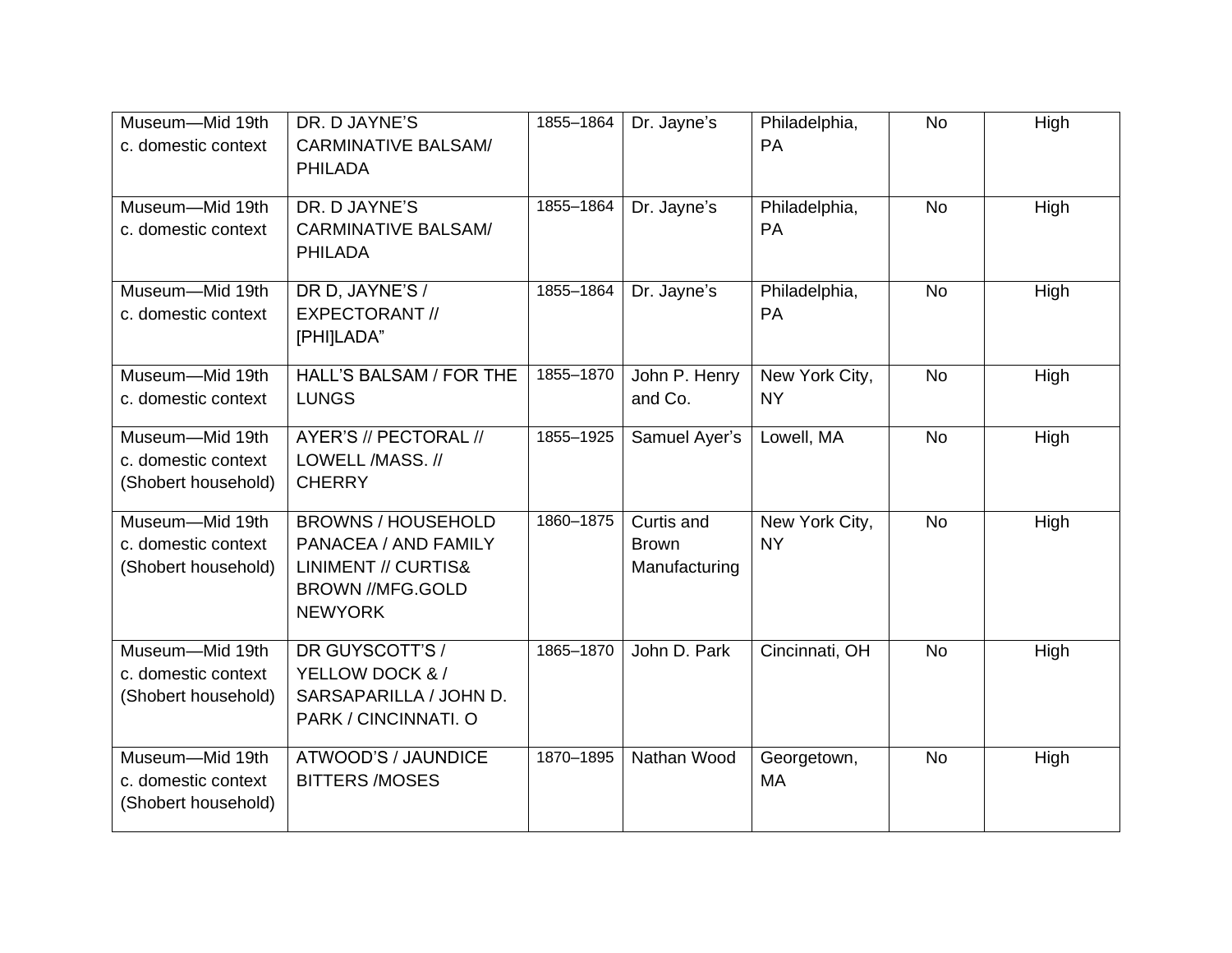|                                                               | ATWOOD / GEORGETOWN<br>/MASS                                             |           |                         |                             |           |              |
|---------------------------------------------------------------|--------------------------------------------------------------------------|-----------|-------------------------|-----------------------------|-----------|--------------|
| Museum-Mid 19th<br>c. domestic context<br>(Shobert household) | FOR CONSUMPTION //<br>PISO'S CURE //HAZELTINE<br>& CO                    | 1870-1900 | Hazeltine<br>Company    | Warren, PA                  | <b>No</b> | High         |
| Museum-Mid 19th<br>c. domestic context                        | FRANKLIN & 14TH ST. /<br><b>BANG'S PHARMACY / ST.</b><br><b>LOUIS</b>    | 1870-1906 | Bang<br>Pharmacy        | St. Louis, MO               | <b>No</b> | Intermediate |
| Museum-Mid 19th<br>c. domestic context<br>(Shobert household) | DR AUGUST KOENIGS /<br><b>HAMBURGER / TROPFEN</b>                        | 1871-1895 | A. Vogeler &<br>Company | Baltimore, MD               | <b>No</b> | High         |
| Museum-Mid 19th<br>c. domestic context                        | <b>SLOAN'S N &amp; B LINIMENT</b>                                        | 1871-1913 | Sloan and Co.           | Boston, MA                  | <b>No</b> | High         |
| Museum-Mid 19th<br>c. domestic context<br>(Shobert household) | DR A. BOSCHEE'S<br><b>GERMAN SYRUP // LM.</b><br>GREEN // PROPR [IETO] R | 1871-1922 | L. M. GREEN             | Woodbury, NJ                | <b>No</b> | High         |
| Museum-Mid 19th<br>c. domestic context<br>(Shobert household) | "DR. S. PITCHER'S /<br><b>CASTORINA</b>                                  | 1875-1896 | Samuel<br>Pitcher's     | Boston, MA                  | <b>No</b> | High         |
| Museum-Mid 19th<br>c. domestic context                        | A J WHI [TE] // CURATIVE<br><b>SYRUP</b>                                 | 1880-1890 | A.J. White Ltd.         | New York City,<br><b>NY</b> | <b>No</b> | High         |
| Museum-Mid 19th<br>c. domestic context<br>(Shobert household) | "T A SLOCUM CO /MANF C<br><b>CHEMISTS / NEWYORK</b><br>LONDON // FOR     | 1880-1906 | <b>TA Slocum Co</b>     | New York City,<br><b>NY</b> | <b>No</b> | High         |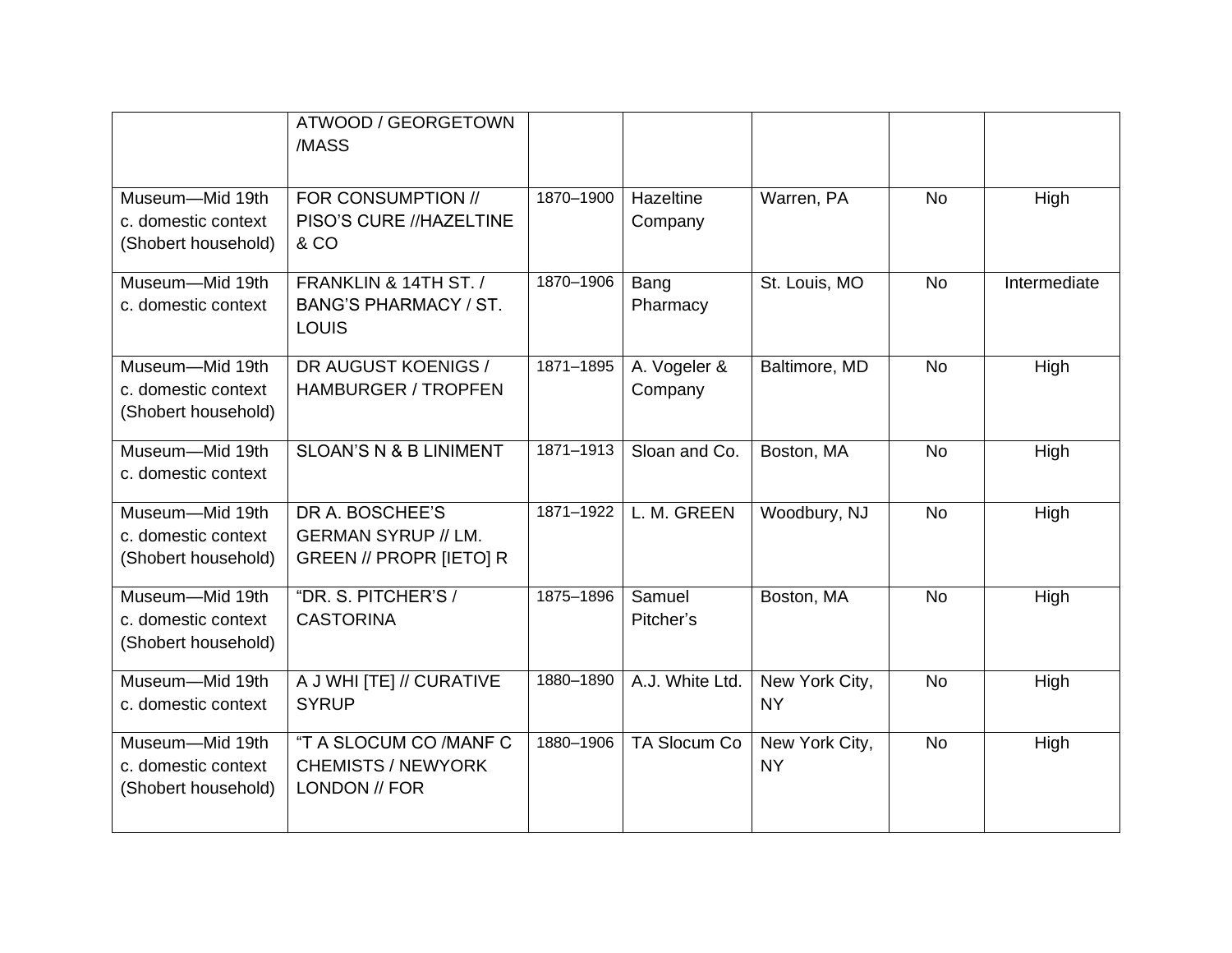|                                                               | <b>CONSUMPTION AND LUNG</b><br>TROUBLES // PSYCHINE")          |           |                                     |                             |           |              |
|---------------------------------------------------------------|----------------------------------------------------------------|-----------|-------------------------------------|-----------------------------|-----------|--------------|
| Museum-<br><b>Blacksmith shop</b>                             | <b>BAUMANN BROS /</b><br>DRUGGISTS /<br><b>SPRINGFIELD.ILL</b> | 1886-1915 | Baumann<br><b>Brothers</b>          | Springfield, IL             | Yes       | Intermediate |
| Museum-<br><b>Blacksmith shop</b>                             | <b>BAUMANN BROS /</b><br>DRUGGISTS /<br><b>SPRINGFIELD.ILL</b> | 1886-1915 | Baumann<br><b>Brothers</b>          | Springfield, IL             | Yes       | Intermediate |
| Museum-<br><b>Blacksmith shop</b>                             | <b>BAUMANN BROS /</b><br>DRUGGISTS /<br><b>SPRINGFIELD.ILL</b> | 1886-1915 | <b>Baumann</b><br><b>Brothers</b>   | Springfield, IL             | Yes       | Intermediate |
| Museum-Mid 19th<br>c. domestic context<br>(Shobert household) | <b>BAUMANN BROS /</b><br>DRUGGISTS /<br><b>SPRINGFIELD.ILL</b> | 1886-1915 | Baumann<br><b>Brothers</b>          | Springfield, IL             | Yes       | Intermediate |
| Museum-Mid 19th<br>c. domestic context<br>(Shobert household) | <b>BAUMANN BROS /</b><br>DRUGGISTS /<br>SPRINGFIELD.ILL        | 1886-1915 | Baumann<br><b>Brothers</b>          | Springfield, IL             | Yes       | Intermediate |
| Museum-Mid 19th<br>c. domestic context<br>(Shobert household) | <b>BAUMANN BROS /</b><br>DRUGGISTS /<br>SPRINGFIELD.ILL        | 1886-1915 | Baumann<br><b>Brothers</b>          | Springfield, IL             | Yes       | Intermediate |
| Museum-Mid 19th<br>c. domestic context<br>(Shobert household) | <b>CHESEBROUGH MFG Co</b><br><b>VASELINE</b>                   | 1887-1900 | Chesebrough<br>Manufacturing<br>Co. | New York City,<br><b>NY</b> | <b>No</b> | High         |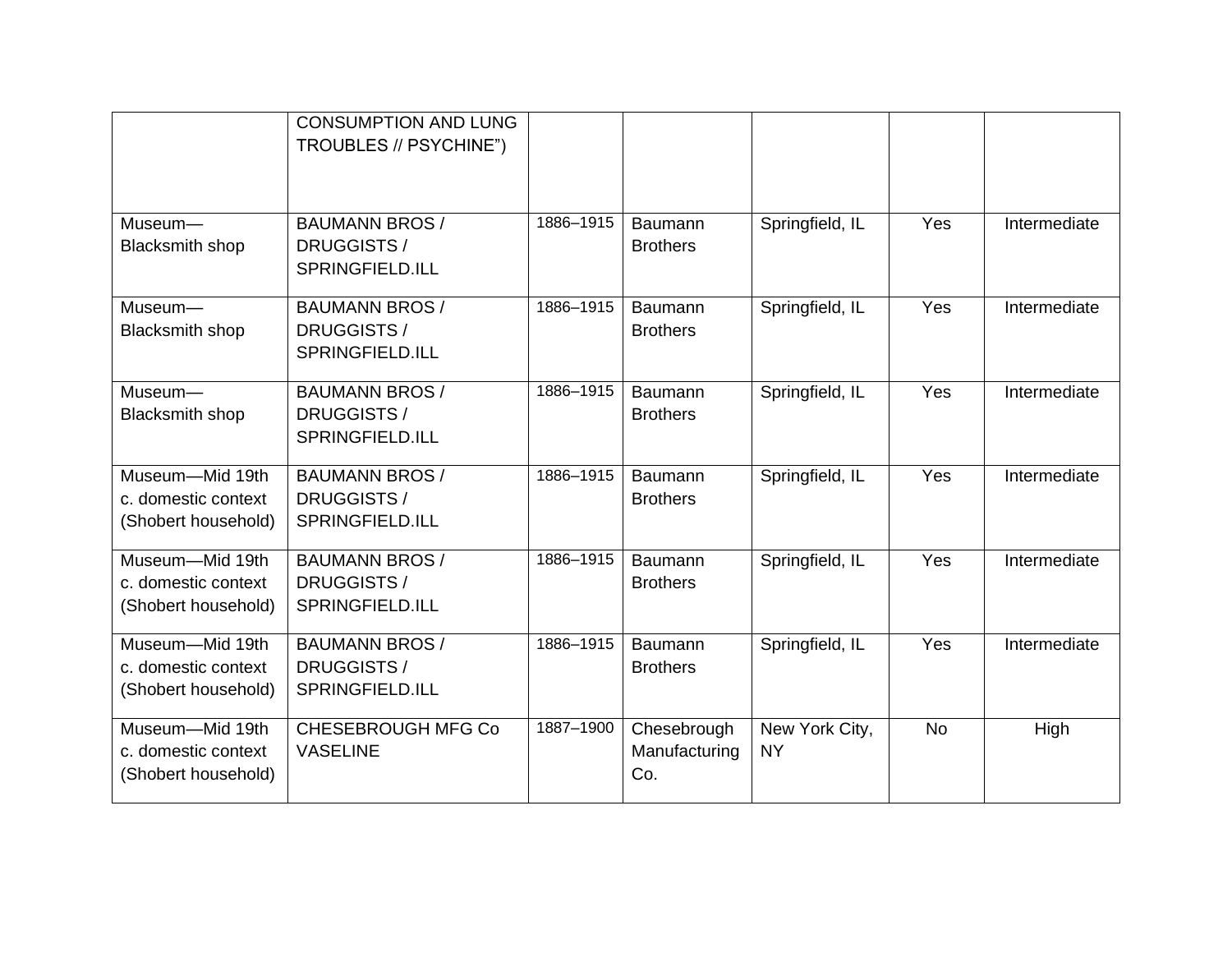| Museum-Mid 19th<br>c. domestic context<br>(Shobert household) | <b>CHESEBROUGH MFG Co</b><br><b>VASELINE</b>                                                                                 | 1887-1900 | Chesebrough<br>Manufacturing<br>Co. | New York City,<br><b>NY</b> | <b>No</b> | High         |
|---------------------------------------------------------------|------------------------------------------------------------------------------------------------------------------------------|-----------|-------------------------------------|-----------------------------|-----------|--------------|
| Museum-Mid 19th<br>c. domestic context                        | OMEGA / OIL / IT'S GREEN<br>THE OMEGA / CHEMICAL<br>CO. / NEWYORK                                                            | 1900-1930 | Omega<br>Chemical<br>Company        | New York City,<br><b>NY</b> | <b>No</b> | High         |
| Museum-Mid 19th<br>c. domestic context<br>(Shobert household) | <b>CHAMBERLAIN'S / COUGH</b><br>REMEDY // [DES MOINES,<br><b>IOWA</b>                                                        | 1908-1918 | Chamberlain<br>Medicine<br>Company  | Des Moines, IA              | <b>No</b> | Intermediate |
| Parking East-19th<br>c. commercial<br>context                 | DR. D. JAYNE / TONIC<br>VERMIF / 242 CHEST ST<br>P                                                                           | 1830-1850 | Dr. Jayne's                         | Philadelphia,<br>PA         | <b>No</b> | High         |
| Parking East-Mid<br>19th c. domestic<br>context               | BARRY'S //<br><b>TRICOPHEROUS / FOR</b><br>THE SKIN / AND HAIR //<br><b>NEW YORK // DIRECTIONS</b><br>IN THE PAMPHLET        | 1840-1870 | Allen C. Barry                      | New York City,<br><b>NY</b> | <b>No</b> | Intermediate |
| Parking East-Late<br>19th c. domestic<br>context              | <b>BARRY'S //</b><br><b>TRICOPHEROUS / FOR</b><br>THE SKIN / AND HAIR //<br><b>NEW YORK // DIRECTIONS</b><br>IN THE PAMPHLET | 1840-1870 | Allen C. Barry                      | New York City,<br><b>NY</b> | <b>No</b> | Intermediate |
| Parking East-Late<br>19th c. domestic<br>context              | "COUGH SYRUP // J.W.<br><b>BULL'S // BALTIMORE"</b>                                                                          | 1842-1865 | J. W. Bull                          | Baltimore, MA               | <b>No</b> | High         |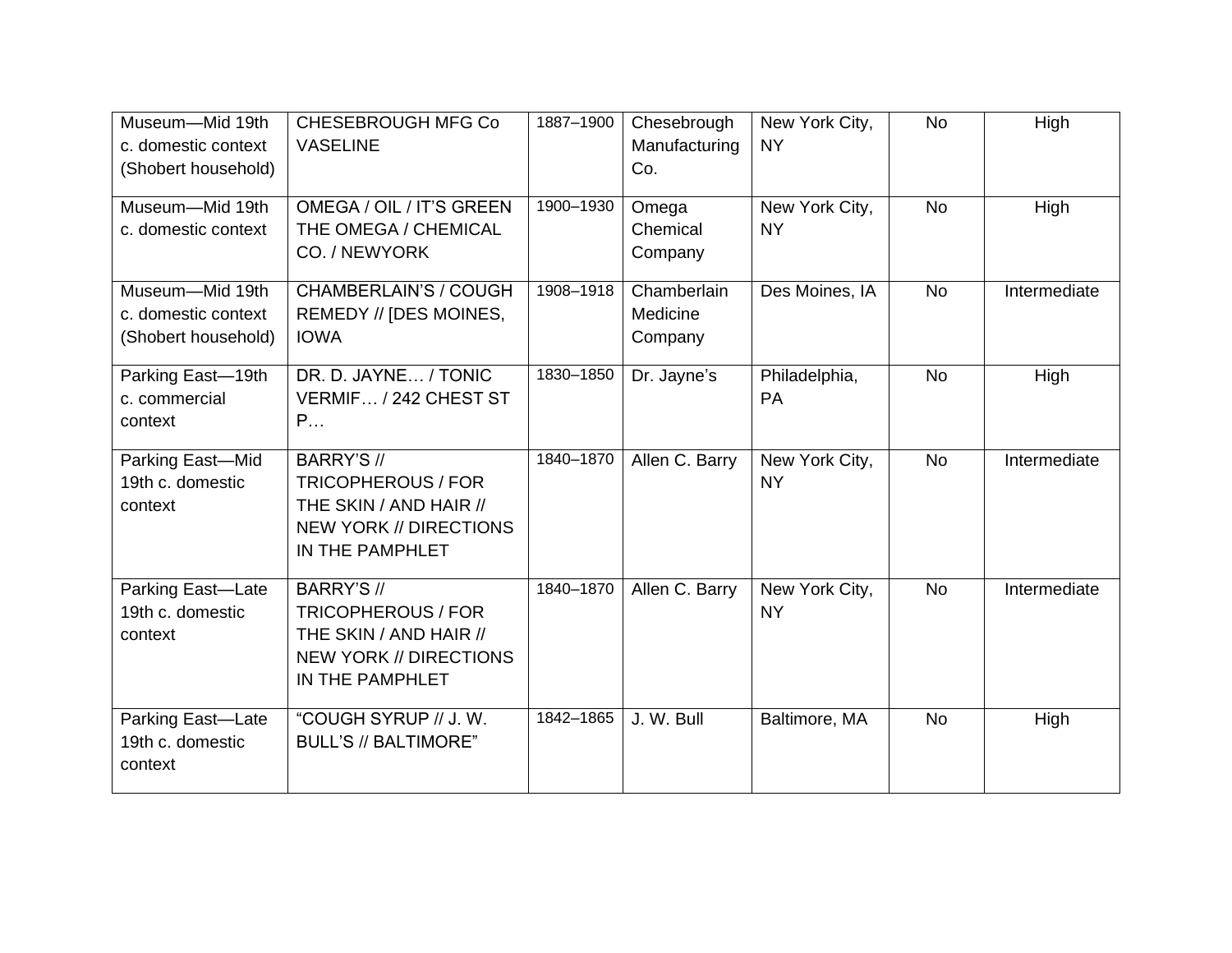| Parking East-Mid<br>19th c. domestic<br>context                      | HUSBAND'S / [CALCINED]<br>[MAGNESIA / [PH] HILAD                    | 1844-1906 | Thomas J.<br>Husband                   | Philadelphia,<br>PA         | <b>No</b> | High         |
|----------------------------------------------------------------------|---------------------------------------------------------------------|-----------|----------------------------------------|-----------------------------|-----------|--------------|
| Parking East-Mid<br>19th c. domestic<br>context (Stame<br>household) | SANDS SARSAPARILLA //<br><b>GENUINE // NEW YORK</b>                 | 1850-1870 | A. B. Sands &<br>Co.                   | New York City,<br><b>NY</b> | <b>No</b> | Intermediate |
| Parking East-19th<br>c. commercial<br>context                        | JOHN W. BUNN & CO. /<br><b>SPRINGFIELD, ILLS</b>                    | 1850-1903 | J. & J.W.<br><b>Bunn Grocery</b><br>Co | Springfield, IL             | Yes       | Intermediate |
| Parking East-Late<br>19th c. domestic<br>context (Odam<br>household) | DR D, JAYNE'S /<br><b>EXPECTORANT //</b><br>[PHI]LADA"              | 1855-1864 | Dr. Jayne's                            | Philadelphia,<br>PA         | <b>No</b> | High         |
| Parking East-Mid<br>19th c. domestic<br>context                      | DR D, JAYNE'S /<br><b>EXPECTORANT //</b><br>[PHI]LADA"              | 1855-1864 | Dr. Jayne's                            | Philadelphia,<br>PA         | <b>No</b> | High         |
| Parking East-19th<br>c. commercial<br>context                        | MRS. S. A. ALLENS //<br><b>WORLDS HAIR / BALSALM</b><br>// NEW YORK | 1855-1895 | Mrs. Allen                             | New York City,<br><b>NY</b> | <b>No</b> | High         |
| Parking East-19th<br>c. commercial<br>context                        | HEGEMAN & CO /<br><b>CHEMISTS / NEW YORK</b>                        | 1860-1880 | Hegeman and<br>Co.                     | New York City,<br><b>NY</b> | <b>No</b> | High         |
| Parking East-Mid<br>19th c. domestic<br>context                      | DR GUYSCOTT'S /<br>YELLOW DOCK & /                                  | 1865-1870 | John D. Park                           | Cincinnati, OH              | <b>No</b> | High         |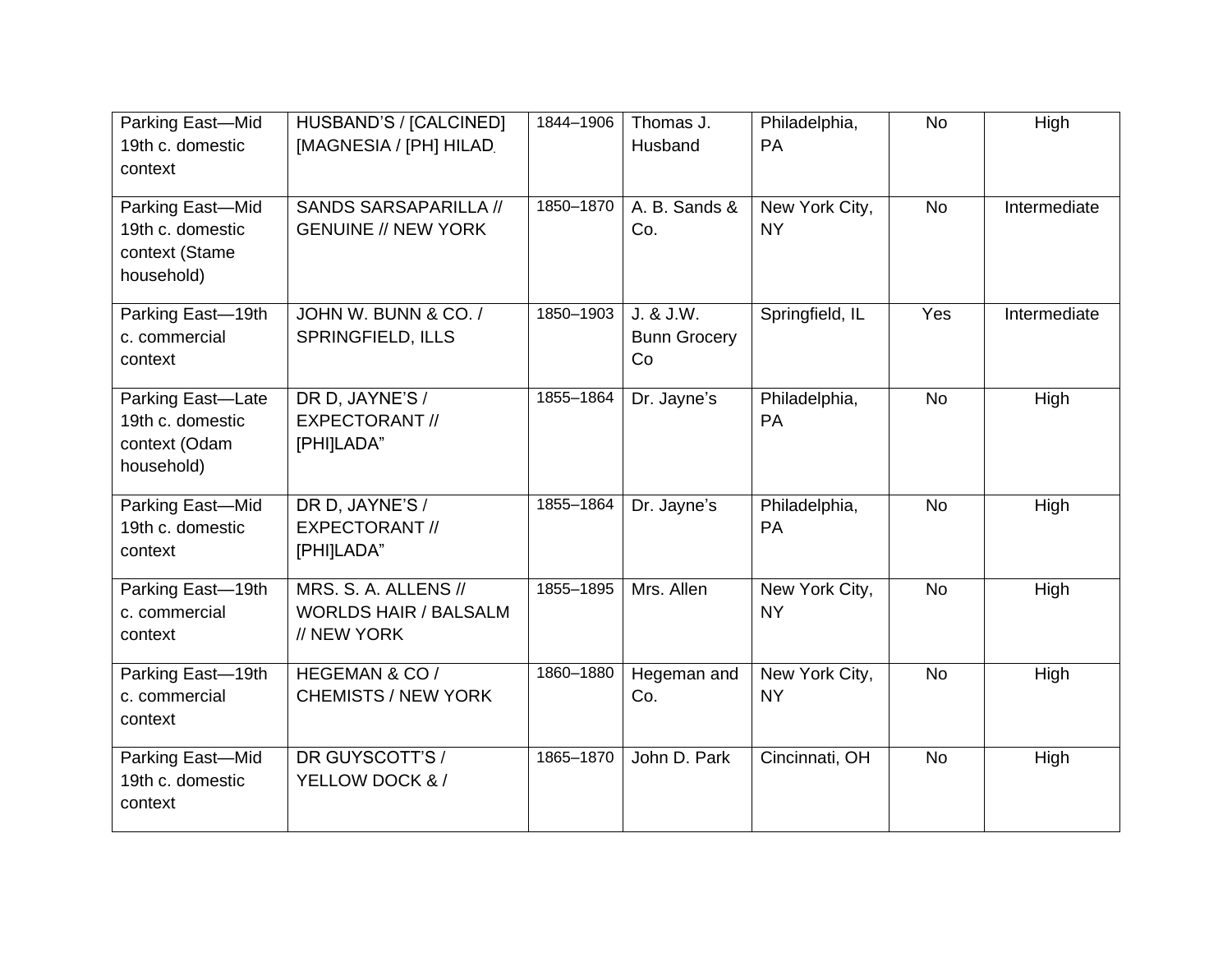|                                                                      | SARSAPARILLA / JOHN D.<br>PARK / CINCINNATI. O                                                                                                 |           |                             |                    |           |              |
|----------------------------------------------------------------------|------------------------------------------------------------------------------------------------------------------------------------------------|-----------|-----------------------------|--------------------|-----------|--------------|
| Parking East-19th<br>c. commercial<br>context                        | DR. WISTAR'S/BALSAM OF<br>WILD CHERRY/ JOHN D.<br>PARK / CINCINNATI. O                                                                         | 1865-1878 | Dr. John Park               | Cincinnati, OH     | <b>No</b> | High         |
| Parking East-19th<br>c. commercial<br>context                        | A. TRASK'S / MAGNETIC /<br><b>OINTMENT</b>                                                                                                     | 1865-1895 | David<br>Ramson and<br>Sons | Buffalo, NY        | <b>No</b> | High         |
| Parking East-Mid<br>19th c. domestic<br>context                      | <b>GLIDDEN &amp; CO.</b><br>SPRINGFIELD, ILL /<br><b>DRUGGISTS</b>                                                                             | 1869-1875 | Glidden and<br>Co.          | Springfield, IL    | Yes       | Intermediate |
| Parking East-Late<br>19th c. domestic<br>context (Odam<br>household) | DR. WILHOFTS /<br>ANTIPERIODIC / OR /<br>FEVER & AGUE / TONIC //<br><b>WHEELOCK KEELER &amp; CO.</b><br>/ PROPRIETORS // NEW<br><b>ORLEANS</b> | 1870-1906 | Wheelock<br>Kilner and Co.  | New Orleans,<br>LA | <b>No</b> | Intermediate |
| Parking East-Late<br>19th c. domestic<br>context (Odam<br>household) | DR. WILHOFTS /<br>ANTIPERIODIC / OR /<br>FEVER & AGUE / TONIC //<br><b>WHEELOCK KEELER &amp; CO.</b><br>/ PROPRIETORS // NEW<br><b>ORLEANS</b> | 1870-1906 | Wheelock<br>Kilner and Co.  | New Orleans,<br>LA | <b>No</b> | Intermediate |
| Parking East-Late<br>19th c. domestic<br>context                     | RIEPE'S PHARMACY / 403<br>W. SECOND ST. /<br><b>DAVENPORT IOWA</b>                                                                             | 1870-1906 | Riepe's<br>Pharmacy         | Davenport, IA      | <b>No</b> | Intermediate |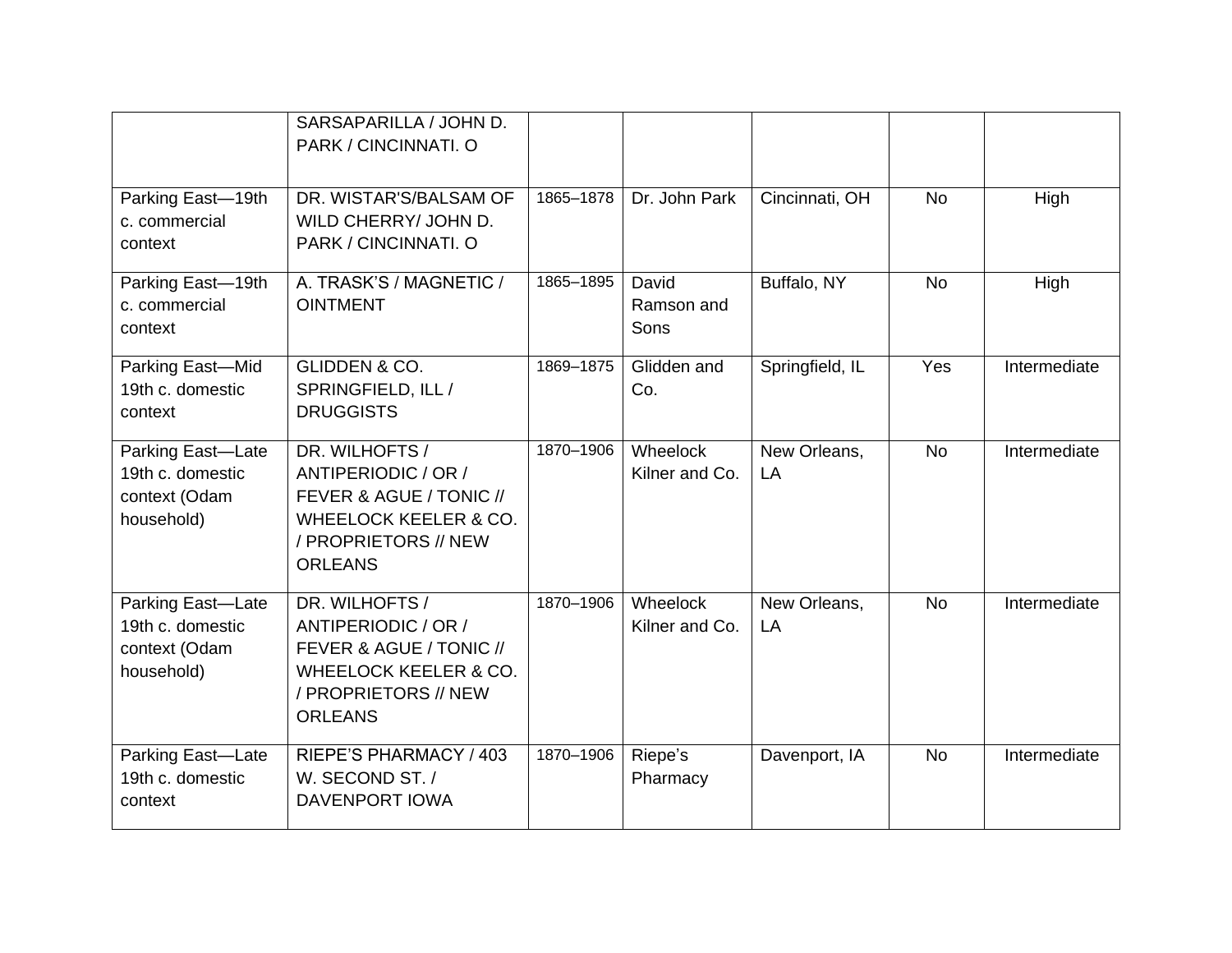| Parking East-Late<br>19th c. domestic<br>context                      | DR KENNEDY'S // MEDICAL<br><b>DISCOVERY // ROXBURY</b><br><b>MASS</b>                  | 1871-1906 | Dr. Kennedy's          | Roxbury, MA             | <b>No</b> | High         |
|-----------------------------------------------------------------------|----------------------------------------------------------------------------------------|-----------|------------------------|-------------------------|-----------|--------------|
| Parking East-Late<br>19th c. domestic<br>context (Odam<br>household)  | <b>BOSCHEE'S / GERMAN</b><br>SYRUP / L. M. GREEN /<br><b>PROPRIETOR</b>                | 1871-1922 | <b>LM Green</b>        | Woodbury, NJ            | <b>No</b> | High         |
| Parking East-Late<br>19th c. domestic<br>context                      | DR. S PITCHER'S/<br><b>CASTORIA</b>                                                    | 1875-1896 | Samuel<br>Pitcher's    | Boston, MA              | <b>No</b> | High         |
| Parking East-Mid<br>19th c. domestic<br>context (Harris<br>household) | S.H. MELVIN //<br>SPRINGFIELD / ILL                                                    | 1880-1906 | S.H. Melvin            | Springfield, IL         | Yes       | Intermediate |
| Parking East-Late<br>19th c. domestic<br>context                      | R. N. SEARLES /<br><b>ATHLOPHOROS</b>                                                  | 1880-1910 | <b>Searles</b>         | New Haven,<br><b>CT</b> | <b>No</b> | High         |
| Parking East-19th<br>c. commercial<br>context                         | DR. PIERCE'S / GOLDEN /<br>MEDICAL DISCOVERY // R.<br>V. PIERCE MD. // BUFFALO<br>N.Y. | 1881-1906 | Dr. Pierce and<br>Sons | Buffalo, NY             | <b>No</b> | High         |
| Parking East-19th<br>c. commercial<br>context                         | DR. PIERCE'S / GOLDEN /<br>MEDICAL DISCOVERY // R.<br>V. PIERCE MD. // BUFFALO<br>N.Y. | 1881-1906 | Dr. Pierce and<br>Sons | Buffalo, NY             | <b>No</b> | High         |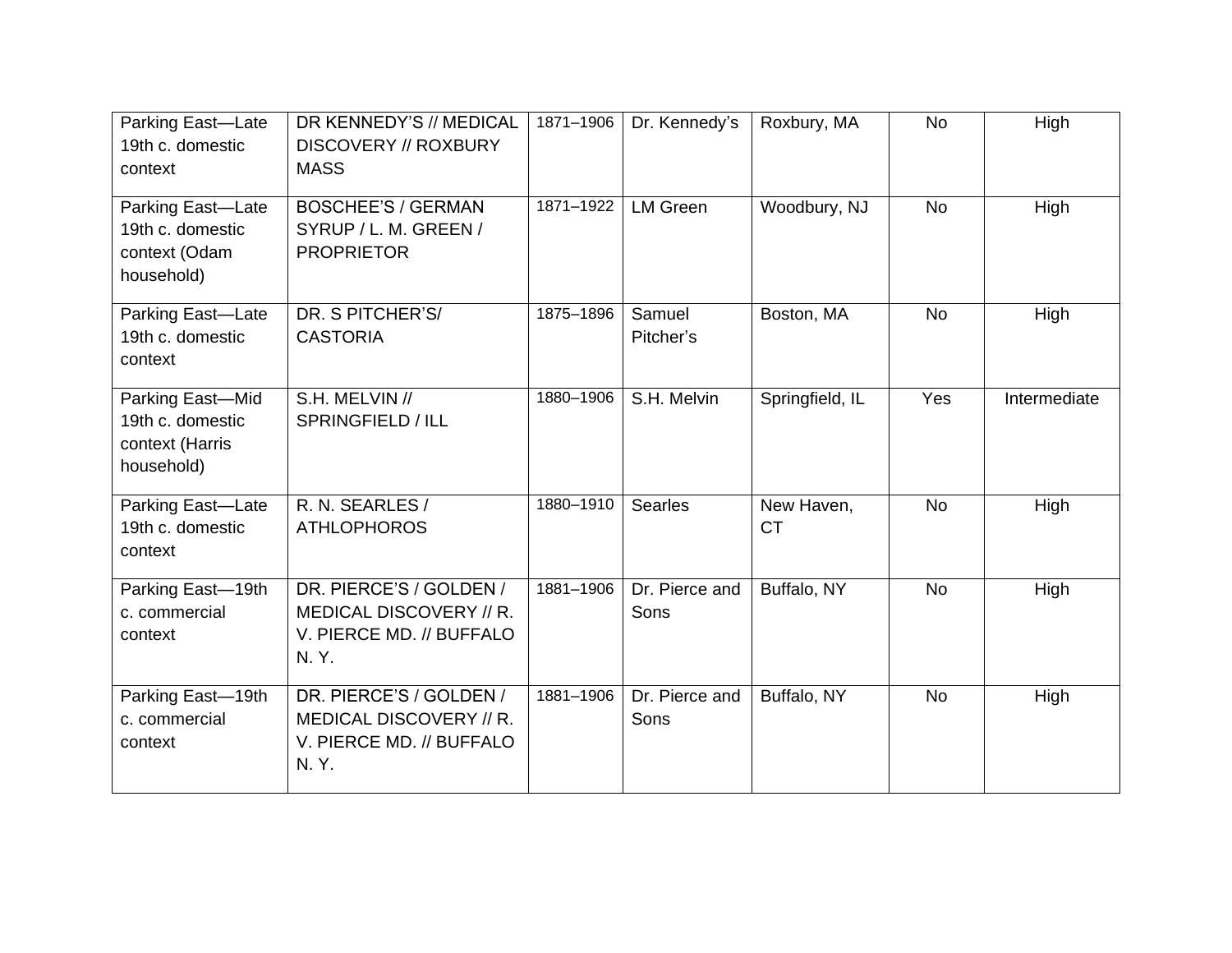| Parking East-19th<br>c. commercial<br>context    | <b>UDOLPHO WOLFE'S //</b><br>AROMATIC SCHNAPPS //<br><b>SCHIEDAM</b>              | 1882-1895 | Wolfe's                                  | New York City,<br><b>NY</b> | <b>No</b> | High         |
|--------------------------------------------------|-----------------------------------------------------------------------------------|-----------|------------------------------------------|-----------------------------|-----------|--------------|
| Parking East-Late<br>19th c. domestic<br>context | <b>UDOLPHO WOLFE'S //</b><br><b>AROMATIC SCHNAPPS //</b><br><b>SCHIEDAM</b>       | 1882-1895 | Wolfe's                                  | New York City,<br><b>NY</b> | <b>No</b> | High         |
| Parking East-19th<br>c. commercial<br>context    | T. J. V. OWEN / DRUGGIST<br>/ SPRINGFIELD, ILL                                    | 1885-1890 | Thomas<br>Vance Owen                     | Springfield, IL             | Yes       | Intermediate |
| Parking East-Late<br>19th c. domestic<br>context | <b>BAUMANN BROS /</b><br>DRUGGISTS /<br>SPRINGFIELD.ILL                           | 1886-1915 | Baumann<br><b>Brothers</b>               | Springfield, IL             | Yes       | Intermediate |
| Parking East-Late<br>19th c. domestic<br>context | HAMLIN'S / WIZARD OIL                                                             | 1887-1900 | Hamlin's                                 | Chicago, IL                 | <b>No</b> | High         |
| Parking East-Late<br>19th c. domestic<br>context | HAMLIN'S / WIZARD OIL                                                             | 1887-1900 | Hamlin's                                 | Chicago, IL                 | <b>No</b> | High         |
| Parking East-Late<br>19th c. domestic<br>context | CHAS, W. GILL /<br>DRUGGIST /<br>SPRINGFIELD, ILLS. / N. E.<br><b>COR. SQUARE</b> | 1888-1890 | Chas. W. Gill                            | Springfield, IL             | Yes       | Intermediate |
| Parking East-20th<br>c. commercial<br>context    | <b>EDDY &amp; EDDY / CHEMISTS</b><br>/ ST. LOUIS.                                 | 1890-1915 | Eddy and<br>Eddy<br>Manufacturing<br>Co. | St. Louis, MO               | <b>No</b> | Intermediate |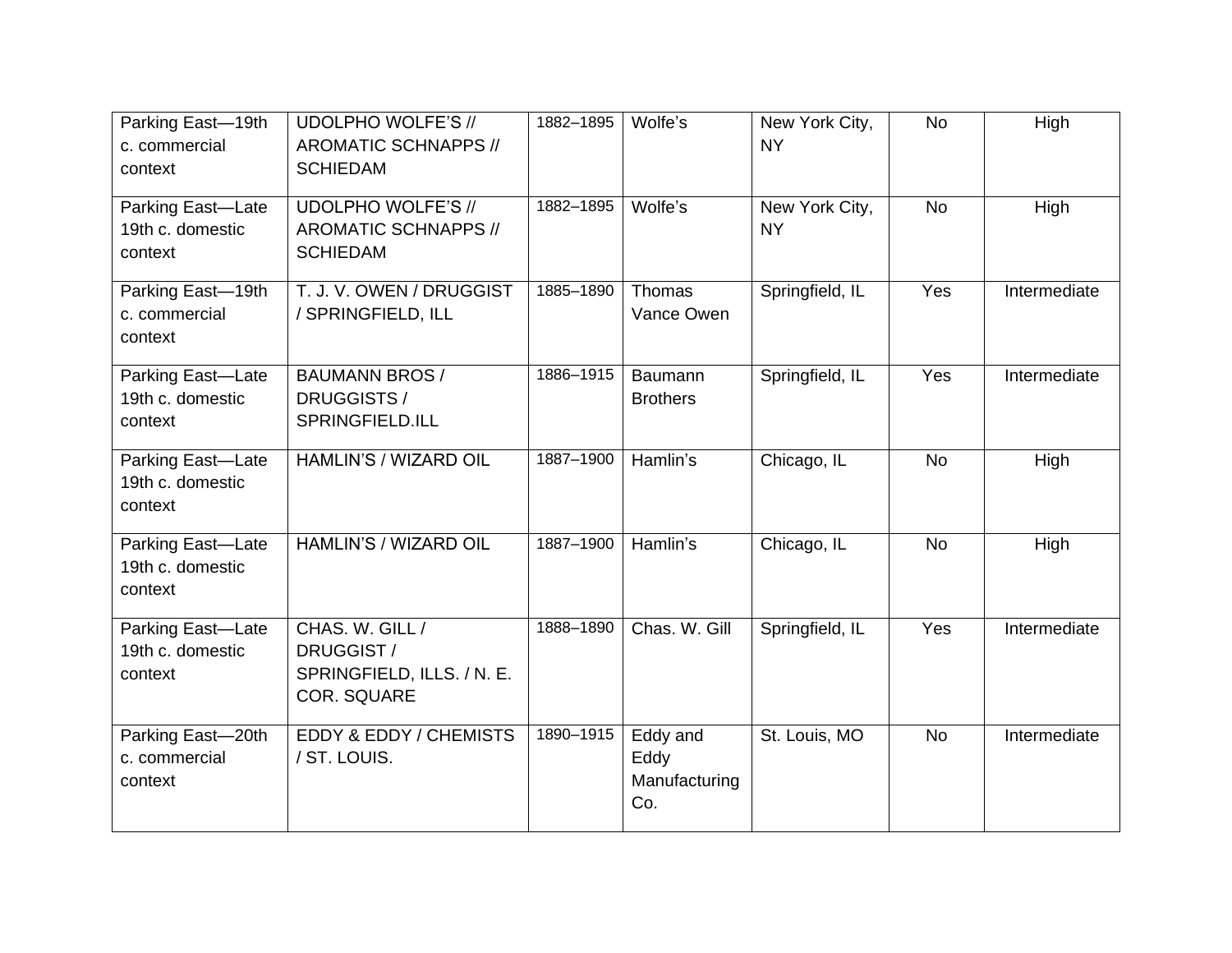| Parking East-Mid<br>19th c. domestic<br>context                      | STUART BROADWELL /<br>DRUGGIST /<br>SPRINGFIELD, ILL                        | 1894-1915 | <b>Broadwell</b><br><b>Stuart</b> | Springfield, IL             | Yes       | Intermediate |
|----------------------------------------------------------------------|-----------------------------------------------------------------------------|-----------|-----------------------------------|-----------------------------|-----------|--------------|
| Parking East-Late<br>19th c. domestic<br>context (Odam<br>household) | <b>REED &amp; CORNRICK / MFG</b><br>PHARMACISTS / NEW<br><b>YORK</b>        | 1894-1930 | Reed and<br>Cornrick              | New York City,<br><b>NY</b> | <b>No</b> | High         |
| Parking East-Late<br>19th c. domestic<br>context (Odam<br>household) | <b>BUCK &amp; RAYNER /</b><br><b>DRUGGISTS &amp;</b><br>PERFUMERS / CHICAGO | 1894-1930 | Buck and<br>Rayner                | Chicago, IL                 | <b>No</b> | High         |
| Parking East-Late<br>19th c. domestic<br>context (Odam<br>household) | W. C. WOOD & BRO /<br>DRUGGISTS /<br>SPRINGFIELD / ILL                      | 1900-1915 | W. C. Wood<br>Co.                 | Springfield, IL             | Yes       | Intermediate |
| Parking East-Late<br>19th c. domestic<br>context (Odam<br>household) | W. C. WOOD & BRO /<br>DRUGGISTS /<br>SPRINGFIELD / ILL                      | 1900-1915 | W. C. Wood<br>Co.                 | Springfield, IL             | Yes       | Intermediate |
| Parking East-20th<br>c. commercial<br>context                        | <b>SELL &amp; COE / DRUGGISTS</b><br>/ SPRINGFIELD ILL                      | 1901-1914 | Sell and Coe.<br><b>Druggists</b> | Springfield, IL             | Yes       | Intermediate |
| Parking East-Mid<br>19th c. domestic<br>context                      | <b>SELL &amp; COE / DRUGGISTS</b><br>/ SPRINGFIELD ILL                      | 1901-1914 | Sell and Coe.<br><b>Druggists</b> | Springfield, IL             | Yes       | Intermediate |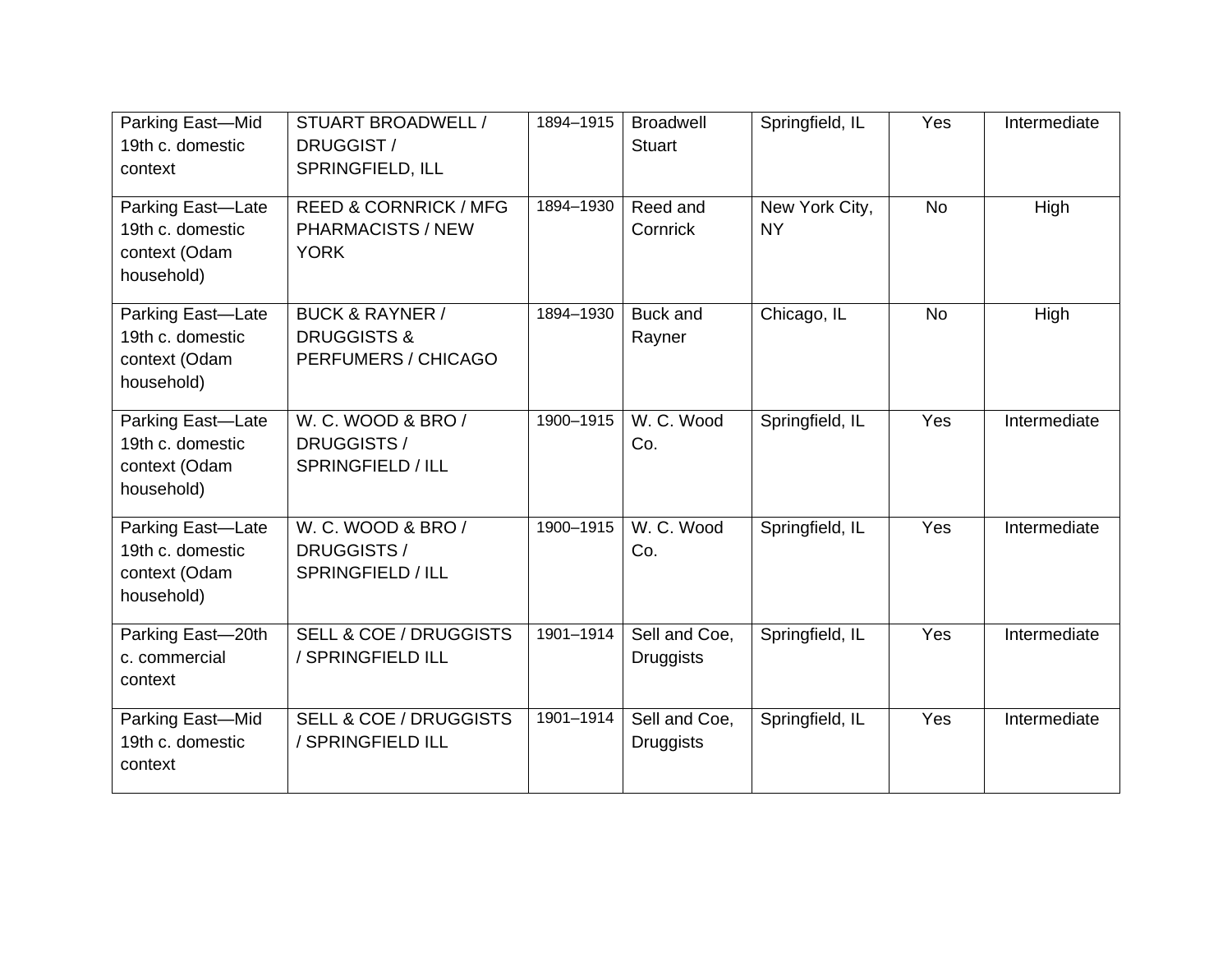| Parking East-Late<br>19th c. domestic<br>context (Odam<br>household) | WOOD & BRO /<br>PHARMACISTS /<br>SPRINGFIELD / ILL | 1904-1930 | Wood<br><b>Brothers</b>         | Springfield, IL | Yes       | Intermediate |
|----------------------------------------------------------------------|----------------------------------------------------|-----------|---------------------------------|-----------------|-----------|--------------|
| Parking East-Late<br>19th c. domestic<br>context (Odam<br>household) | WOOD & BRO /<br>PHARMACISTS /<br>SPRINGFIELD / ILL | 1904-1930 | Wood<br><b>Brothers</b>         | Springfield, IL | Yes       | Intermediate |
| Parking East-Late<br>19th c. domestic<br>context (Odam<br>household) | WOOD & BRO /<br>PHARMACISTS /<br>SPRINGFIELD / ILL | 1904-1930 | Wood<br><b>Brothers</b>         | Springfield, IL | Yes       | Intermediate |
| Parking East-Late<br>19th c. domestic<br>context (Odam<br>household) | WOOD & BRO /<br>PHARMACISTS /<br>SPRINGFIELD / ILL | 1904-1930 | Wood<br><b>Brothers</b>         | Springfield, IL | Yes       | Intermediate |
| Parking East-Late<br>19th c. domestic<br>context (Odam<br>household) | WOOD & BRO /<br>PHARMACISTS /<br>SPRINGFIELD / ILL | 1904-1930 | Wood<br><b>Brothers</b>         | Springfield, IL | Yes       | Intermediate |
| Parking East-Late<br>19th c. domestic<br>context (Odam<br>household) | WOOD & BRO /<br>PHARMACISTS /<br>SPRINGFIELD / ILL | 1904-1930 | Wood<br><b>Brothers</b>         | Springfield, IL | Yes       | Intermediate |
| Parking East-20th<br>c. commercial<br>context                        | PHENIQUE CHEMICAL<br><b>COMPANY ST LOUIS, MO</b>   | 1906-1930 | Phenique<br>Chemical<br>Company | St. Louis, MO   | <b>No</b> | Intermediate |